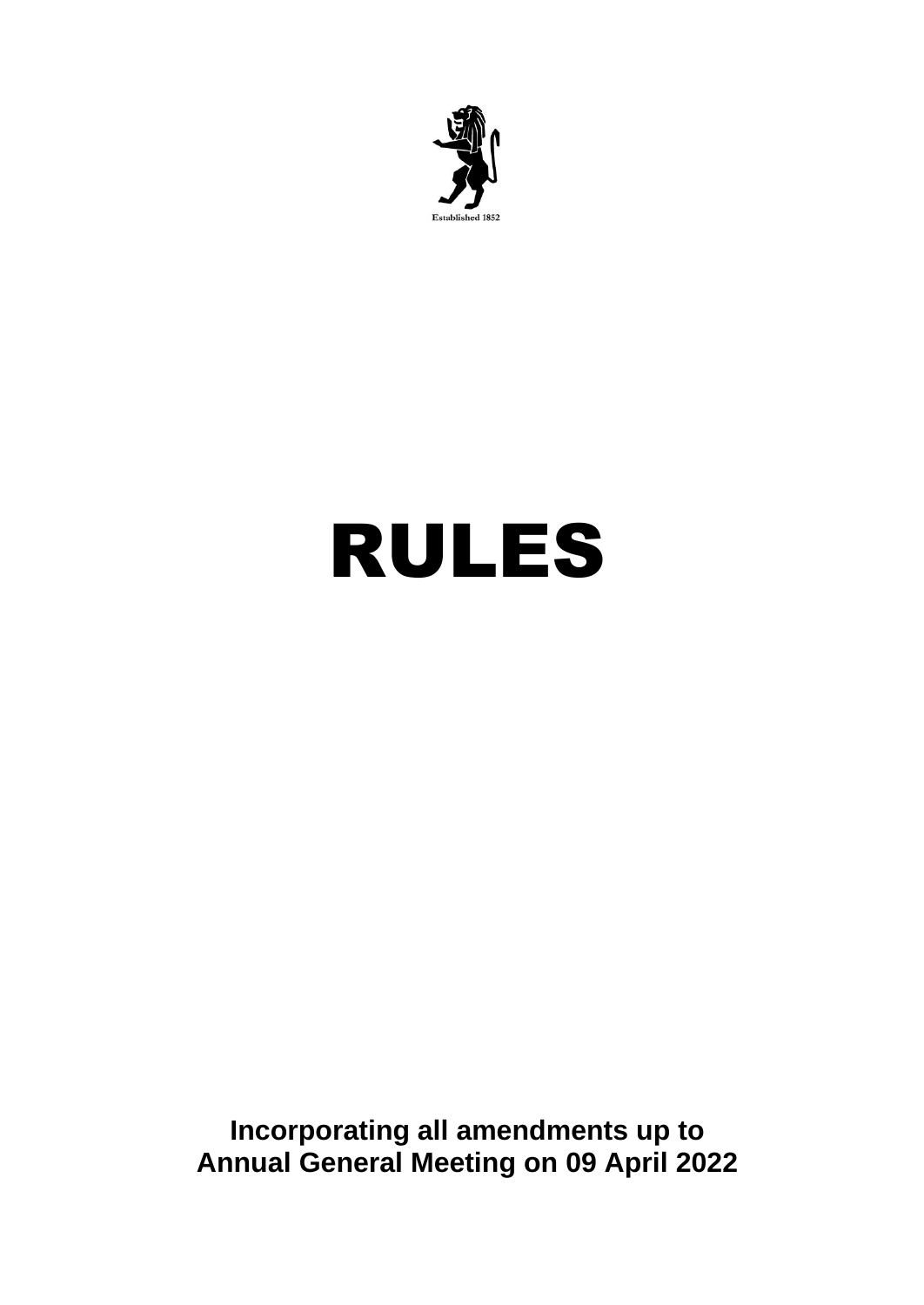# **CONTENTS PAGE**

# RULE 1 NAME 1 RULE 2 OBJECTS 1 RULE 3 INTERPRETATION 1 RULE 4 INTERPRETATION OF RULES AND BYE-LAWS 1 RULE 5 MEMBERSHIP 1 and 1 and 1 and 1 and 1 and 1 and 1 and 1 and 1 and 1 and 1 and 1 and 1 and 1 and 1 and 1 and 1 and 1 and 1 and 1 and 1 and 1 and 1 and 1 and 1 and 1 and 1 and 1 and 1 and 1 and 1 and 1 and 1 and 1 and RULE 6 ELIGIBILITY 2 RULE 7 OBJECTIONS TO ADMISSION OF NEW MEMBERS 2 RULE 8 HONORARY LIFE MEMBERS 3 RULE 9 HONORARY MEMBERS 3 RULE 10 LIFE MEMBERS 3 RULE 11 ORDINARY MEMBERS 4 RULE 12 TERM MEMBERS 5 RULE 13 FAMILY MEMBERS 5 RULE 14 SPORTS MEMBERS 6 RULE 15 JUNIOR SPORTS MEMBERS 7 RULE 16 INVITED MEMBERS 8 RULE 17 VISITING MEMBERS 8 RULE 18 ABSENT MEMBERS 8 RULE 19 ORDINARY (TRANSFERABLE) MEMBERS 10 RULE 20 CORPORATE MEMBERS (TRANSFERABLE) 11 RULE 21 APPLICATIONS FOR MEMBERSHIP 12 RULE 22 ELECTION OF MEMBERS 12 RULE 23 CANDIDATES AWAITING ELECTION 13 RULE 24 RESIGNATIONS 13 RULE 25 MEMBERS ADJUDGED BANKRUPT, ETC 14 RULE 26 CESSATION OF MEMBERSHIP 14 RULE 27 VOTING RIGHTS AND PRIVILEGES 15 15 RULE 28 EXPULSION OF MEMBERS 15 RULE 29 APPEAL AGAINST EXPULSION 15 RULE 30 WITHDRAWAL OF PRIVILEGES 15 RULE 31 SUSPENSION OF MEMBERS 15 15 RULE 32 OUTBREAK OF WAR 15 RULE 33 EFFECT OF CEASING TO BE A MEMBER 15 15 RULE 34 MANAGEMENT OF CLUB 15 RULE 35 ELECTION OF COMMITTEE 16 COMMITTEE 16 COMMITTEE 16 COMMITTEE 16 COMMITTEE 16 COMMITTEE 16 COMMITTEE 16 COMMI RULE 36 PROCEDURE AT COMMITTEE MEETINGS 16 16 RULE 37 POWERS OF COMMITTEE 17 POWERS OF COMMITTEE RULE 38 ATTENDANCE OF COMMITTEE MEMBERS AT MEETING 17 RULE 39 APPOINTMENT OF SECRETARY, ETC 17 RULE 40 MEMBERS' ADDRESSES 17 17 RULE 41 GAMES CONTROL BOARD 18

**PAGE**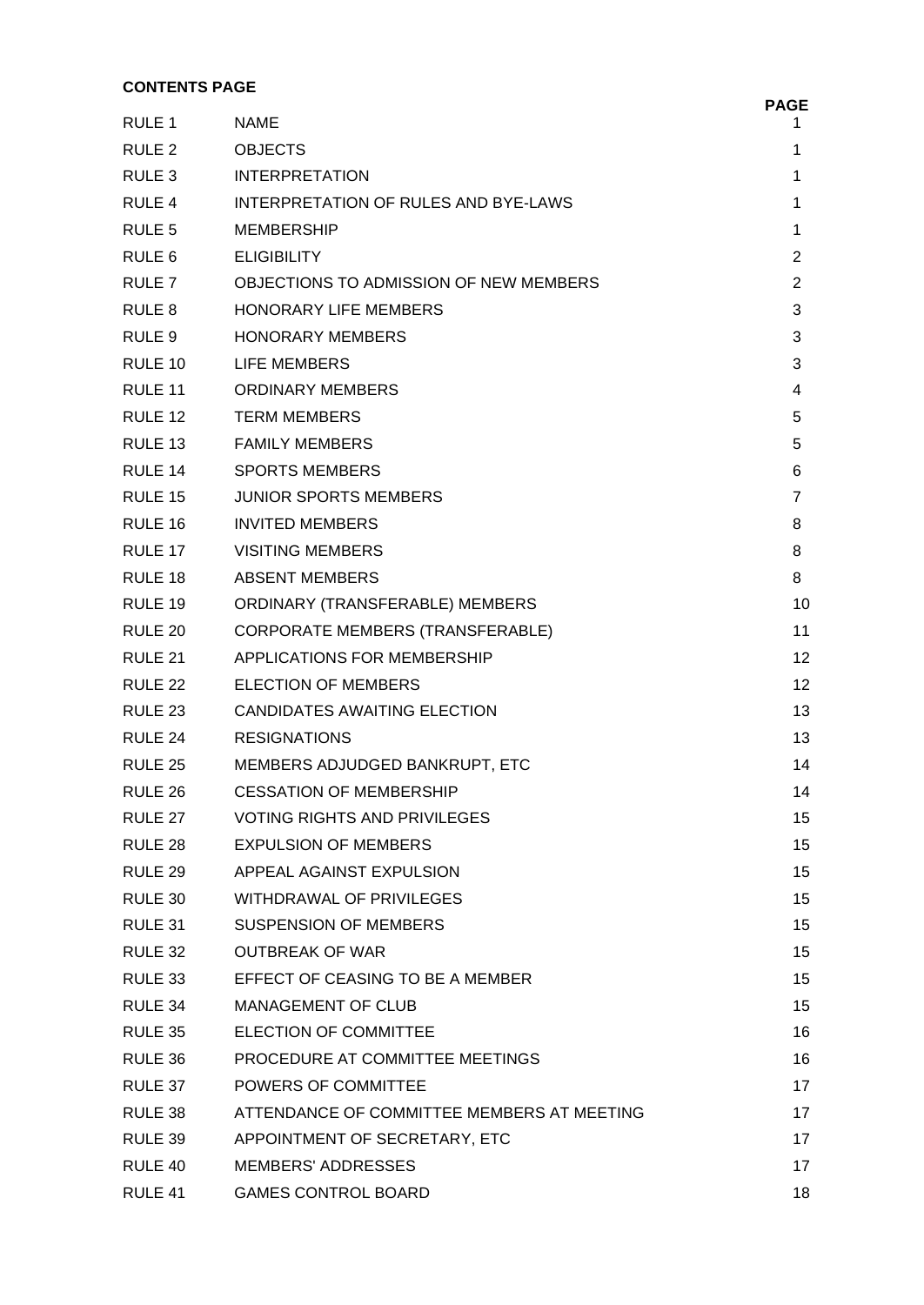| RULE 42            | <b>BYE-LAWS</b>                                  | 18 |
|--------------------|--------------------------------------------------|----|
| RULE 43            | <b>CLUB ACCOUNTS</b>                             | 18 |
| RULE 44            | ENTRANCE FEES, RENEWAL FEES AND CONVERSION       | 18 |
| RULE 45            | <b>SUBSCRIPTIONS</b>                             | 19 |
| RULE 46            | WAIVER OF ENTRANCE FEES AND SUBSCRIPTIONS        | 19 |
| RULE 47            | LIABILITY OF A CANDIDATE AWAITING ELECTION       | 19 |
| RULE 48            | <b>MEMBERS' ACCOUNTS</b>                         | 20 |
| RULE 49            | <b>DEPOSIT</b>                                   | 20 |
| <b>RULE 50</b>     | CLUB'S ADDRESS NOT TO BE USED FOR BUSINESS, ETC  | 20 |
| RULE 51            | <b>CLUB EMPLOYEES AND COMPLAINTS</b>             | 21 |
| <b>RULE 52</b>     | <b>GUESTS</b>                                    | 21 |
| RULE 53            | BREAKING, ETC. AND REMOVAL OF CLUB PROPERTY      | 21 |
| RULE 54            | USE OF CLUB AND SALE OF LIQUOR, ETC              | 21 |
| <b>RULE 55</b>     | <b>BORROWING, ETC</b>                            | 21 |
| RULE 56            | ANNUAL GENERAL MEETING                           | 21 |
| RULE 57            | PRELIMINARIES TO GENERAL MEETINGS                | 22 |
| RULE 58            | QUORUM AND PROCEDURE AT GENERAL MEETINGS         | 22 |
| RULE 59            | SPECIAL GENERAL MEETINGS                         | 23 |
| RULE 60            | <b>LIABILITY OF CLUB</b>                         | 23 |
| RULE 61            | ALTERATION AND BINDING EFFECT OF RULES           | 23 |
| RULE <sub>62</sub> | <b>DISSOLUTION OF CLUB</b>                       | 24 |
| RULE <sub>63</sub> | <b>MEDIATION</b>                                 | 24 |
| RULE 64            | TRANSITIONAL RULES GOVERNING THE CONVERSION OF   |    |
|                    | MEMBERSHIP TO ORDINARY (TRANSFERABLE) MEMBERSHIP | 24 |
| RULE 65            | CONVERSION TO ORDINARY (TRANSFERABLE) MEMBERS BY |    |
|                    | <b>LIFE MEMBERS</b>                              | 25 |
| RULE 66            | CONVERSION TO ORDINARY (TRANSFERABLE) MEMBERS BY |    |
|                    | <b>ORDINARY MEMBERS</b>                          | 25 |
| RULE 67            | CONVERSION TO ORDINARY (TRANSFERABLE) MEMBERS BY |    |
|                    | <b>TERM MEMBERS</b>                              | 25 |
| RULE <sub>68</sub> | CONVERSION TO ORDINARY (TRANSFERABLE) MEMBERS BY |    |
|                    | <b>SPORTS MEMBERS</b>                            | 25 |
|                    |                                                  |    |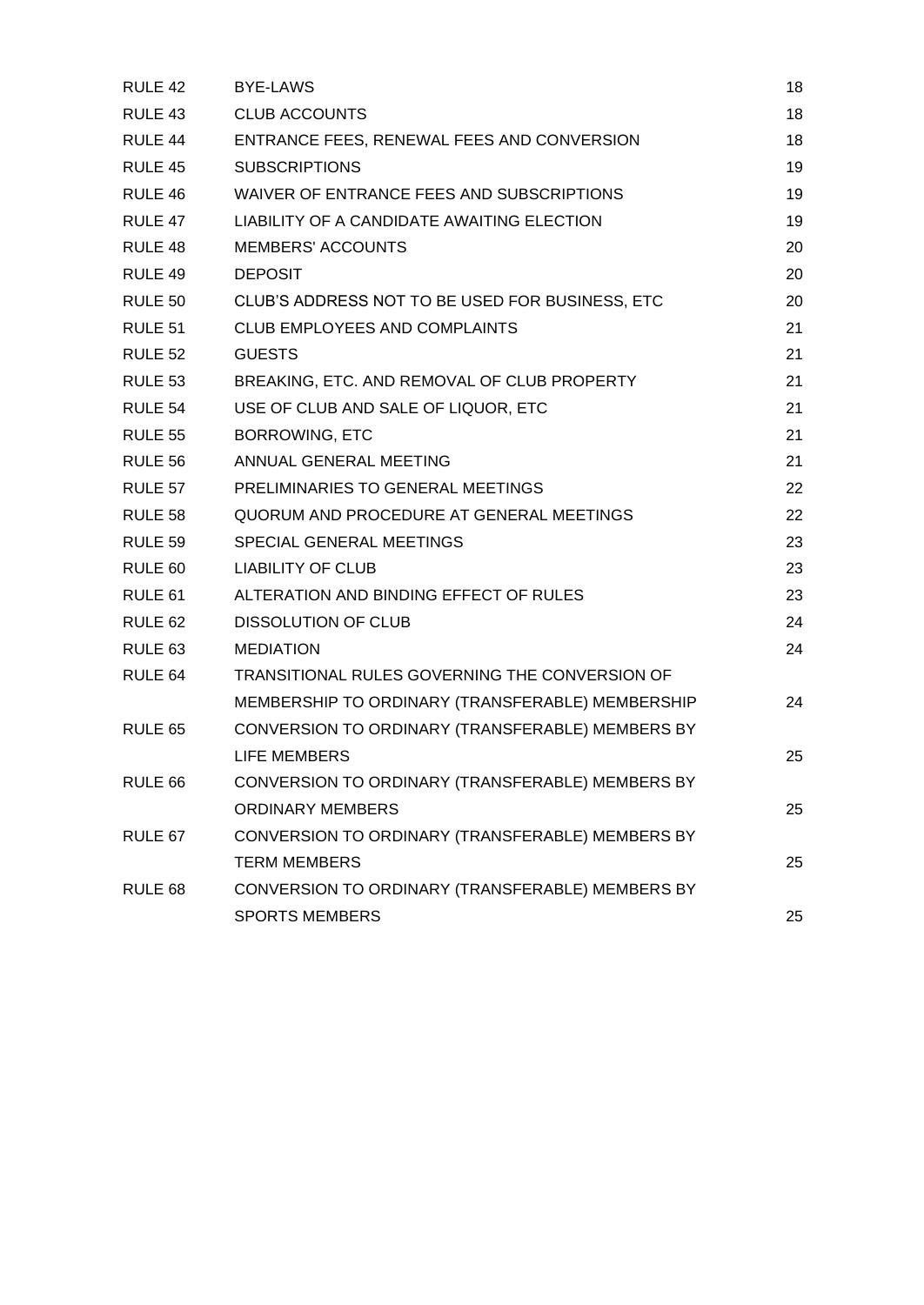# **RULE 1 - NAME**

The name of the Club is the Singapore Cricket Club.

# **RULE 2 - OBJECTS**

The Objects of the Club are:

- (a) To promote and carry on a sports and social club.
- (b) In particular and without derogation from the generality of paragraph (a), to promote the games of Cricket, Tennis, Bowls, Rugby Union Football, Association Football, Hockey, Squash and all such athletic sports, games and pastimes as may from time to time be deemed desirable by the Committee.
- (c) To enter into reciprocal arrangements with any other association or club so that the members thereof may enjoy the privileges, amenities and facilities of the Club and vice versa.
- (d) To provide and maintain the club-house for the use of the members of the Club and to do all other things which the Committee may consider desirable or necessary in the interests of the members of the Club.

# **RULE 3 - INTERPRETATION**

In these Rules and all Bye-Laws made hereunder unless there be something repugnant in the subject matter or context:

- (a) "The Club" means the Singapore Cricket Club.
- (b) "The Committee" means the members of the General Committee for the time being.
- (c) " In writing" or "written" means written or printed or partly written or printed and shall include writing in any electronic medium which includes electronic communication, video conferencing, tele-conferencing, or other electronic medium.
- (c) "Month" means Calendar month and for the purposes of subscription shall be the period from the first to the last day of every month.
- (d) Words importing the singular number include the plural number and vice versa and words importing the masculine gender include (where the context admits) the feminine gender.
- (e) "Corporation" means companies incorporated in the Republic of Singapore and companies permitted to operate within the Republic of Singapore.

# **RULE 4 - INTERPRETATION OF RULES AND BYE-LAWS**

The Committee shall have the sole authority for the interpretation of these Rules and of the Bye-Laws made hereunder, and the decision of the Committee in respect of any such interpretation of these Rules and/or Bye-Laws shall be binding on all members, PROVIDED ALWAYS that any such decision and/or interpretation of the Committee of these Rules and/or Bye-Laws may be challenged by the requisite number of members at a Special General Meeting properly convened under Rule 59 whose decision and/or interpretation shall thereafter be final and binding.

**w.e.f. AGM on 24 Mar 2009**

**w.e.f. SGM on 30 Oct 2021**

# **RULE 5 - MEMBERSHIP**

The Club shall consist of members of the following categories:

- (a) Non-transferable categories consisting of the following:
	- (i) Honorary Life Members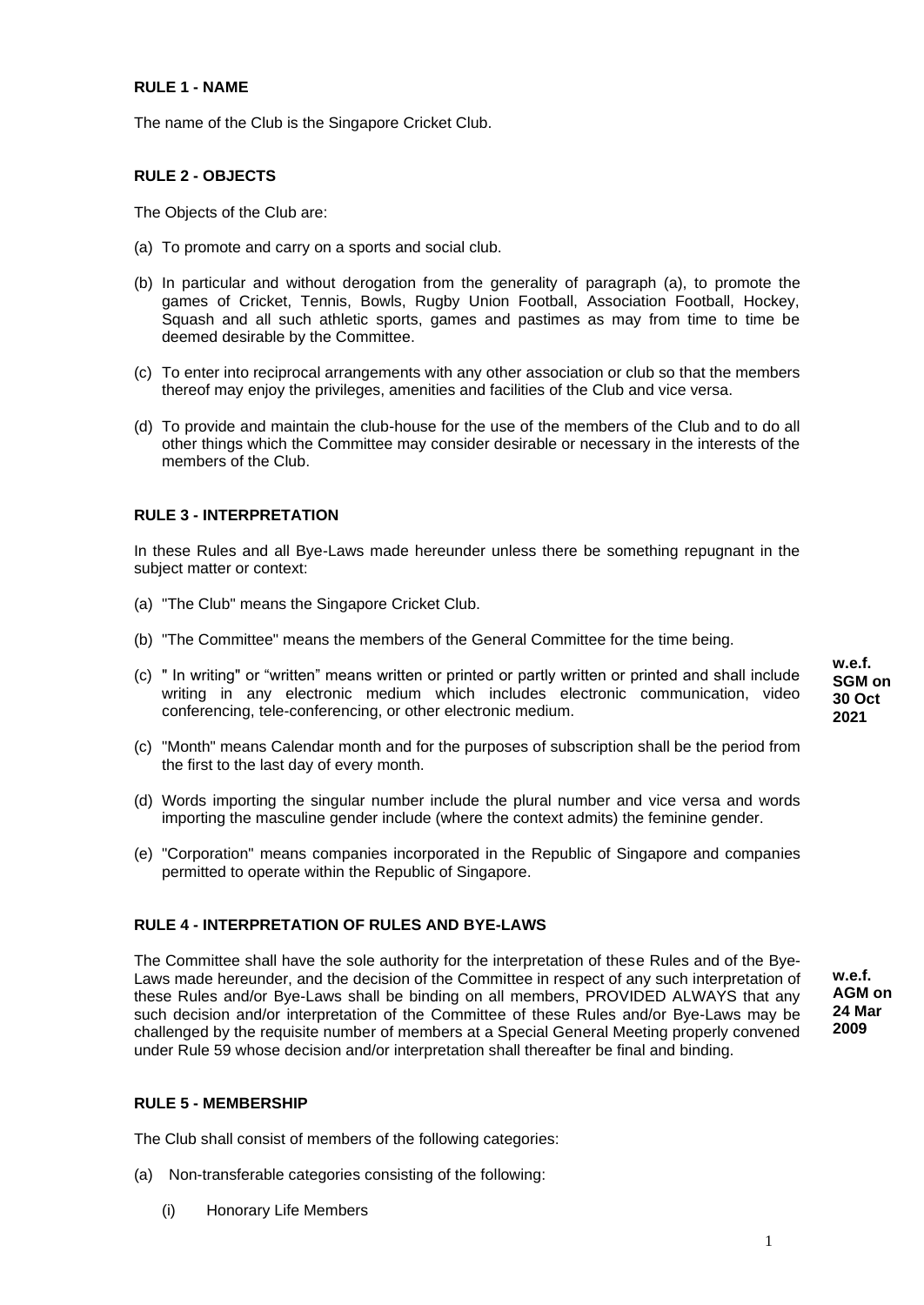- (ii) Life Members
- (iii) Honorary Members
- (iv) Ordinary Members
- (v) Term Members
- (vi) Family Members
- (vii) Sports Members
- (viii) Junior Sports Members
- (ix) Invited Members
- (x) Visiting Members
- (b) Transferable categories consisting of the following:
	- (i) Ordinary (Transferable) Members
	- (ii) Corporate Members (Transferable)
- (c) No member may transfer his / their membership, save as otherwise provided under Rule 19 (Ordinary (Transferable) Members) and Rule 20 (Corporate Members (Transferable)).
- (d) The Committee shall have power, in its sole discretion, to restrict the number of members of any or all categories of membership and shall also have power, in its sole discretion, to close the membership or any category of membership of the Club from time to time, upon such terms and conditions as the Committee may in its absolute discretion deem fit including the power to vary or rescind such restriction.

# **RULE 6 - ELIGIBILITY**

- (a) Except with the written consent of the Committee, and/or save as where provided under Rule 15, no person who is below the age of 21 years shall be a member.
- (b) The Committee before admitting any person as a member to the Club shall inter alia take into consideration the following factors of the applicant's personal record:
	- (i) The character and standing of the person in society and his occupation.
	- (ii) That the applicant is not an undischarged bankrupt or may embarrass the Club in anyway by his financial standing.
	- (iii) That the applicant has not been convicted in a Court of Law of competent jurisdiction of any offence which in the opinion of the Committee would if he were admitted as a member place the Club in disrepute or embarrass the Club in any way whatsoever.
	- (iv) The record of the applicant's participation or interest in sports.
	- (v) That the applicant is likely to be compatible with the existing members of the Club considering the tradition and values maintained by existing members of the Club.
- (c) The Committee shall in its sole discretion accept or reject any application for membership.
- (d) Any person found to be ineligible to be a member of the Club shall not be entitled to apply to be a member for a period of one (1) year except with the prior written consent of the Committee.

# **RULE 7 - OBJECTIONS TO ADMISSION OF NEW MEMBERS**

- (a) The Club shall display the particulars of all candidates awaiting election to membership in a manner that would allow members of the Club access thereto, namely by publishing in the Club's magazines and/or circulars, or by posting on the Notice Board or placing in any part of the Club's premises for a period of not less than one month.
- (b) Any member who objects to the admission of a candidate awaiting election may within the said period of one month file a written notice of objection specifying the reasons for so objecting to the Secretary of the Club.

**w.e.f. SGM on 01 Apr 2014**

> **w.e.f. SGM on 01 Apr 2014**

**w.e.f. SGM on 01 Apr 2014**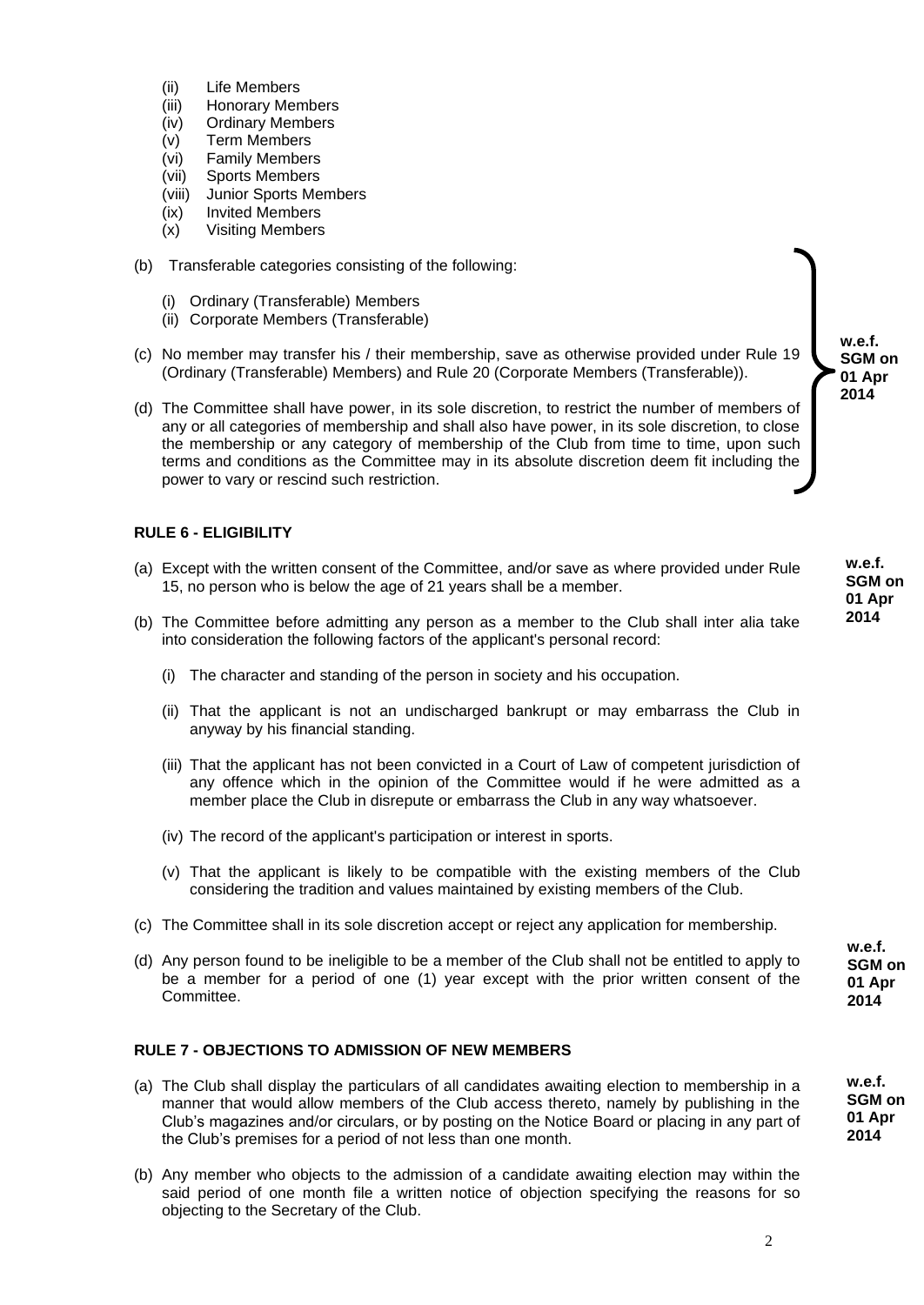- (c) Only members who are entitled to vote in general meetings shall have the right to file a notice of objection referred to herein.
- (d) The Committee shall cause an inquiry into the objection raised.
- (e) The Committee shall after due consideration to the objection decide on the admission of the candidate awaiting election and their decision shall be final.

#### **RULE 8 - HONORARY LIFE MEMBERS**

- (a) A member may be elected an Honorary Life Member at any General Meeting of the Club and shall thereafter be entitled to all the privileges of an Ordinary Member, and shall not be called upon to pay any subscription or any special payment for such Honorary Life Membership; provided always that no such election shall take place unless the member has been nominated by the Committee.
- (b) The distinction of being an Honorary Life Member shall not be transferable. In the event of the death of an Honorary Life Member holding an Ordinary (Transferable) Membership, the title Honorary Life Member shall forthwith expire and in its place the Ordinary (Transferable) Membership shall devolve to his estate and the estate shall be entitled to deal with the deceased member's Ordinary (Transferable) Membership in accordance with Rule 19(f).
- (c) Pursuant to Rule 8(b), the estate of an Honorary Life Member shall not pay any conversion fee when it becomes an Ordinary (Transferable) Member.

# **RULE 9 - HONORARY MEMBERS**

The Committee may invite distinguished persons to become Honorary Members of the Club for such period as they shall think fit. Honorary Members shall not be required to pay an entrance fee or subscriptions.

#### **RULE 10 - LIFE MEMBERS**

- (a) All Life Members (not already Ordinary (Transferable) Members) shall be permitted to convert their membership to that of Ordinary (Transferable) Member on such terms and conditions and at such fees as the Committee in its sole discretion may from time to time prescribe.
- (b) In the event that Life Members invited to convert their membership to Ordinary (Transferable) Membership fail to or do not convert by the time stipulated by the Committee, they shall remain as Life Members.
- (c) All Life Members who have not converted their membership to Ordinary (Transferable) Membership shall be entitled to all the rights and privileges of an Ordinary Member, without payment of the monthly subscriptions.
- (d) Any nomination for Life Membership must be endorsed and supported by at least 5 members who are entitled to vote at general meetings. Nominations shall be posted on the Notice Board of the Club for fourteen days during which time any member who is entitled to vote at general meetings may, by notice in writing to the Secretary, state his opinion before the Panel considers the nomination.
- (e) Nominations for Life Membership shall be reviewed by a Panel of 5 to 7 members which shall comprise of the following persons:
	- i) 4 members who had previously held the post(s) of either President, Deputy President, Chairman of Games Control Board or Finance Member;
	- ii) up to 3 other persons to be nominated by the 4 aforesaid persons once they have agreed to sit on the Panel.

**SGM on 01 Apr 2014**

**w.e.f.**

**w.e.f. SGM on 01 Apr 2014**

> **w.e.f. AGM on 25 Apr 2017**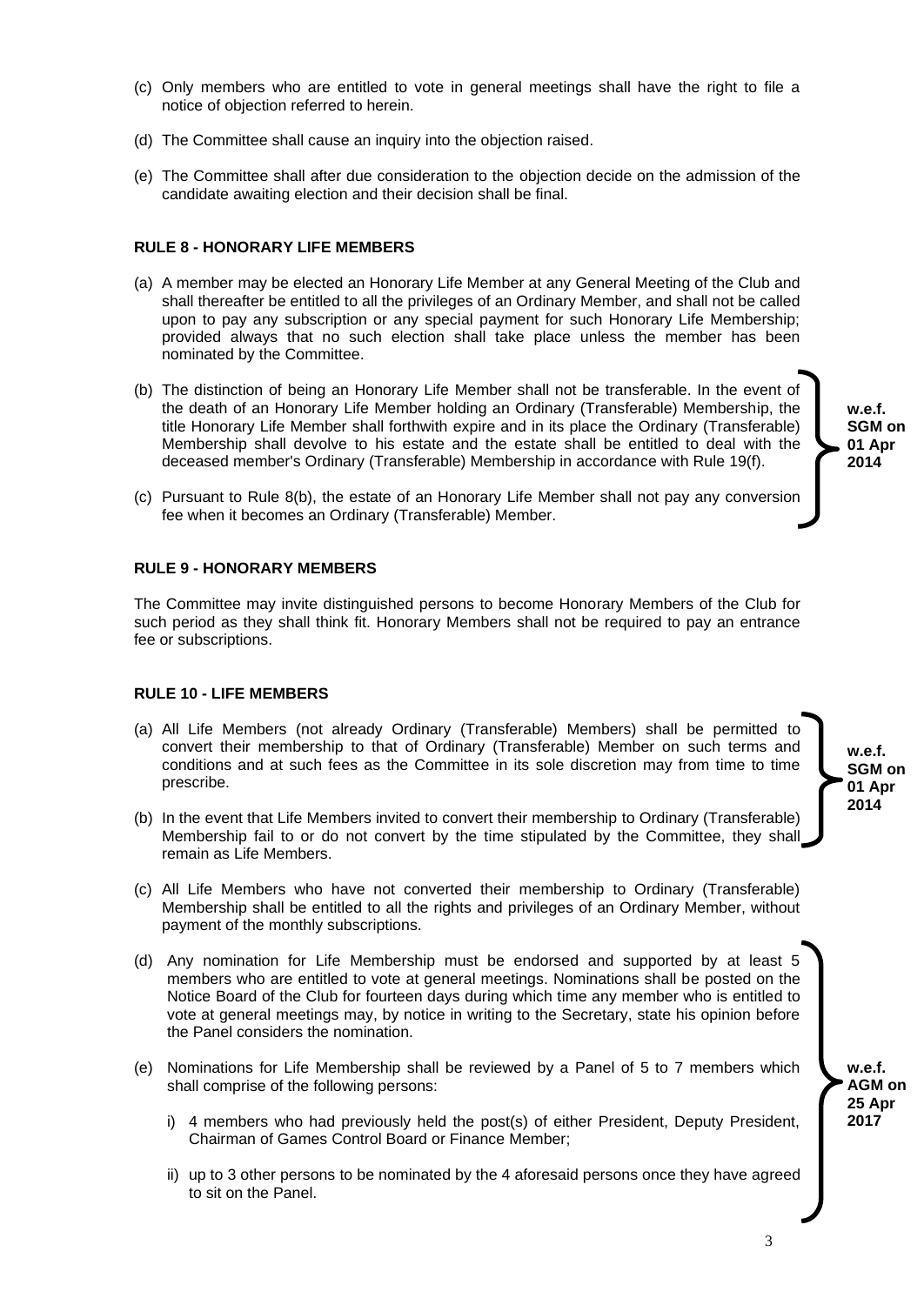No member who is on the current Committee shall sit on the Panel. The Panel shall convene, review and consider any nomination for Life Membership, if any, annually and shall have the power to decide whether to confer Life Membership on any member so nominated. The Panel's decision shall be final.

- (f) The conferment of Life Membership on any member within the year shall be notified to all members at the next General Meeting.
- (g) Any member above the age of 60 years old may be considered for Life Membership if in the opinion of the Panel the member:-
	- (i) is recognised as having contributed substantial services to the Club; and
	- (ii) has been an active member of the Club for more than 20 years continuously.

For the avoidance of doubt, the foregoing is only the minimum criteria and the Panel shall be entitled to consider any factor which it deems relevant in helping it to decide whether to confer Life Membership on any member.

A Life Member so conferred need not pay monthly subscriptions.

- (h) The distinction of being a Life Member shall not be transferable. In the event of the death of a Life Member holding an Ordinary (Transferable) Membership, the title Life Member shall forthwith expire and in its place the Ordinary (Transferable) Membership shall devolve to his estate and the estate shall be entitled to deal with the deceased member's Ordinary (Transferable) Membership in accordance with Rule 19(f).
- (i) Pursuant to Rule 10(e), the estate of a Life Member shall not pay any conversion fee when it becomes an Ordinary (Transferable) Member.

#### **RULE 11 - ORDINARY MEMBERS**

- (a) Ordinary Members consist of the following:-
	- (i) Pre-existing Ordinary Members (as at 29 May 1996) who have not converted their membership to that of Ordinary (Transferable) Member and as such remained as Ordinary Members;
	- (ii) All former Lady Members (which category existed prior to 29 May 1996) who have not converted their membership to that of Ordinary (Transferable) Member and as such became and thereafter remained as Ordinary Members. For the avoidance of doubt, the former category of Lady Members ceased to exist as of 29 May 1996; and
	- (iii) All former Sports Members and Junior Sports Members who, starting from 29 May 1996, had converted their membership to that of Ordinary (Non-Transferable) Members.

For the avoidance of doubt, all references to 'Ordinary Members', 'Ordinary (Non-Transferable) Members' and 'Ordinary Members (Non-Transferable)' mean 'Ordinary Members' as defined herein under paragraph (a).

- (b) Ordinary Members shall have the following rights and privileges, in addition to any other rights and/or privileges provided under these Rules and/or the Bye-Laws:-
	- (i) the right to attend and vote at general meetings and to be elected into offices of the Committee;
	- (ii) the right to be co-opted to serve on the Committee or any Sub-Committee;
	- (iii) the right to nominate and second members for election into offices of the Committee;
	- (iv) the right of access to and use of all the facilities of the Club; and
	- (v) the right to introduce guests to the Club.

**w.e.f. AGM on 25 Apr 2017**

**w.e.f. AGM on 25 Apr 2017**

**w.e.f. SGM on 01 Apr 2014**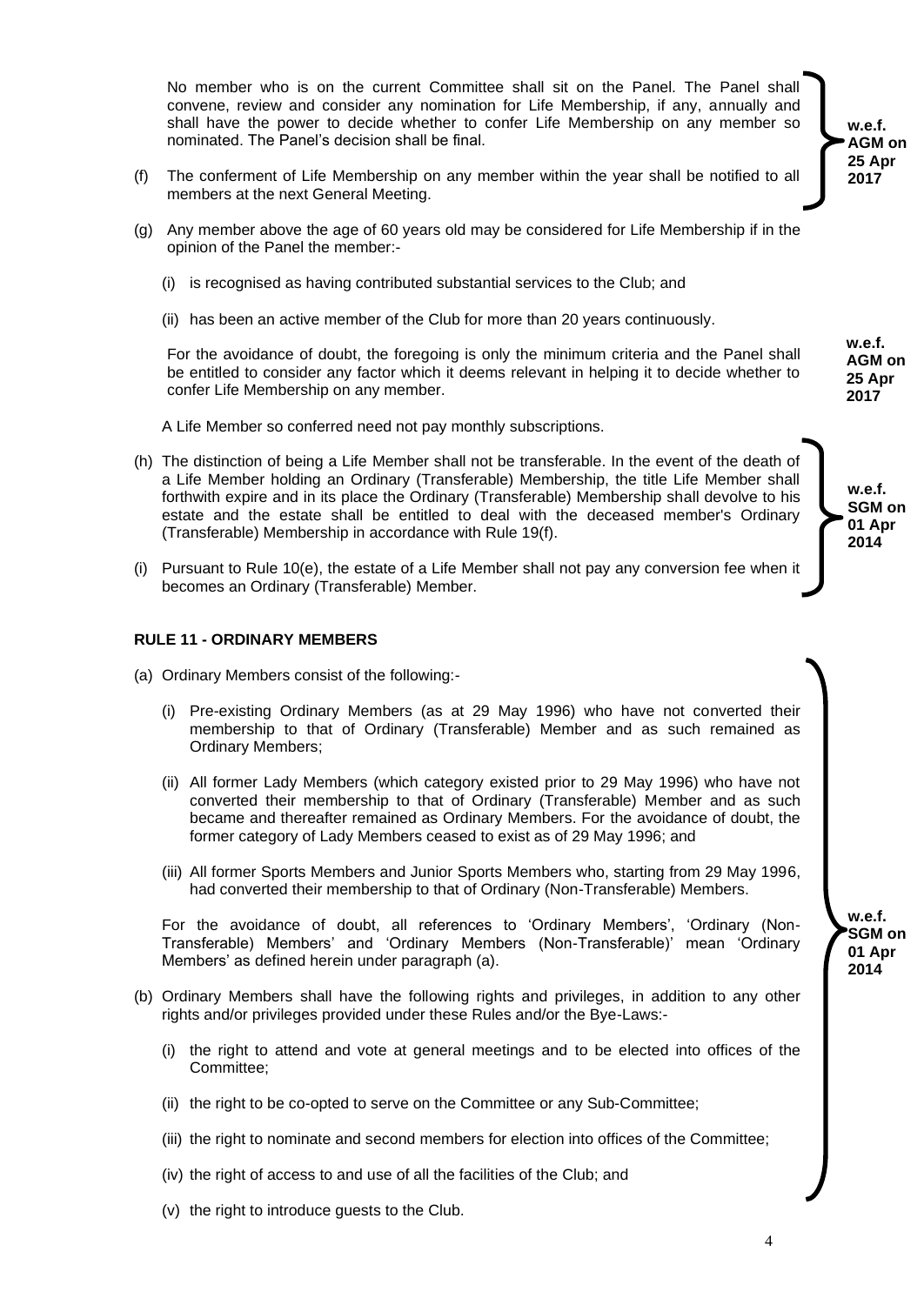- (c) All Ordinary Members shall be permitted to convert their membership to that of Ordinary Transferable) Member on such terms and conditions and at such fees as the Committee in its sole discretion may from time to time prescribe.
- (d) In the event that Ordinary Members invited to convert their membership to Ordinary Transferable) Membership fail to or do not convert by the time stipulated by the Committee, they shall remain as Ordinary Members and continue to enjoy the privileges of an Ordinary Member, subject to such terms and conditions as may be determined by the Committee from time to time.
- (e) Upon these Rules hereof coming into effect pursuant to Rule 61(b), no further persons may be made or elected or admitted as an Ordinary Member of the Club.

# **RULE 12 - TERM MEMBERS**

- (a) The Committee may in its sole discretion, admit any person as a Term Member. Every application shall be made in the form and manner prescribed by the Committee. The fees payable at the time of application shall be determined by the Committee from time to time in the exercise of its sole discretion.
- (b) The Term Membership shall be for a minimum period of 12 months. The Committee may extend the term of any Term Member upon request in writing by such Term Member and in the Committee's sole discretion, subject to payment of such fee and on such other terms and for such period as the Committee may determine from time to time.
- (c) Subject to paragraph (b) hereof, the membership of a Term Member shall expire and all rights and privileges accorded to him as a Term Member shall cease upon the expiry of the Term Membership. Such member shall also be deemed to have resigned as a member of the Club pursuant to Rule 24.
- (d) A Term Member shall enjoy all the rights and privileges of an Ordinary Member, save that a Term Member shall not be entitled to vote or to hold office (save for the office of a Sub Committee member), or to be co-opted to serve on the Committee, or to nominate or second members for election into the offices of the Committee, or to apply for Absent Membership.
- (e) All Term Members whose aggregate term of membership with the Club having reached five (5) years shall be permitted to convert their membership to that of Ordinary (Transferable) Member on such terms and conditions and at such fees as the Committee in its sole discretion may from time to time prescribe.
- (f) In the event that Term Members invited to convert their membership to Ordinary (Transferable) Membership fail to or do not convert by the time stipulated by the Committee, they shall automatically cease to be a member of the Club upon expiry of the said time stipulated or expiry of the Term Membership, whichever is the later, and they shall also cease to be eligible for re-enrollment as Term Member, except with the prior written consent of the Committee.

#### **RULE 13 - FAMILY MEMBERS**

- (a) The spouses and unmarried children above 16 years and below 26 years of age of members and nominees of Corporate Members (Transferable) may be permitted to use the facilities of the Club subject to these Rules and such registration and other requirements of any Bye-Laws made under these Rules.
- (b) All new applicants of Ordinary (Transferable) Membership, Term Membership and Sports Membership shall, upon their application for membership being approved, be required to register their spouses as a Family Member and pay the applicable monthly subscription fee. For the avoidance of doubt, this Rule 13(b) shall not apply to Ordinary, Term and Sports Members who are already members before this Rule 13(b) came into effect.

**w.e.f. SGM on 01 Apr 2014**

> **w.e.f. SGM on 01 Apr 2014**

**w.e.f. AGM on 09 Apr 2022**

**w.e.f. SGM on 01 Apr 2014**

> **w.e.f. AGM on 25 Apr 2017**

**w.e.f. AGM on 24 Apr 2018**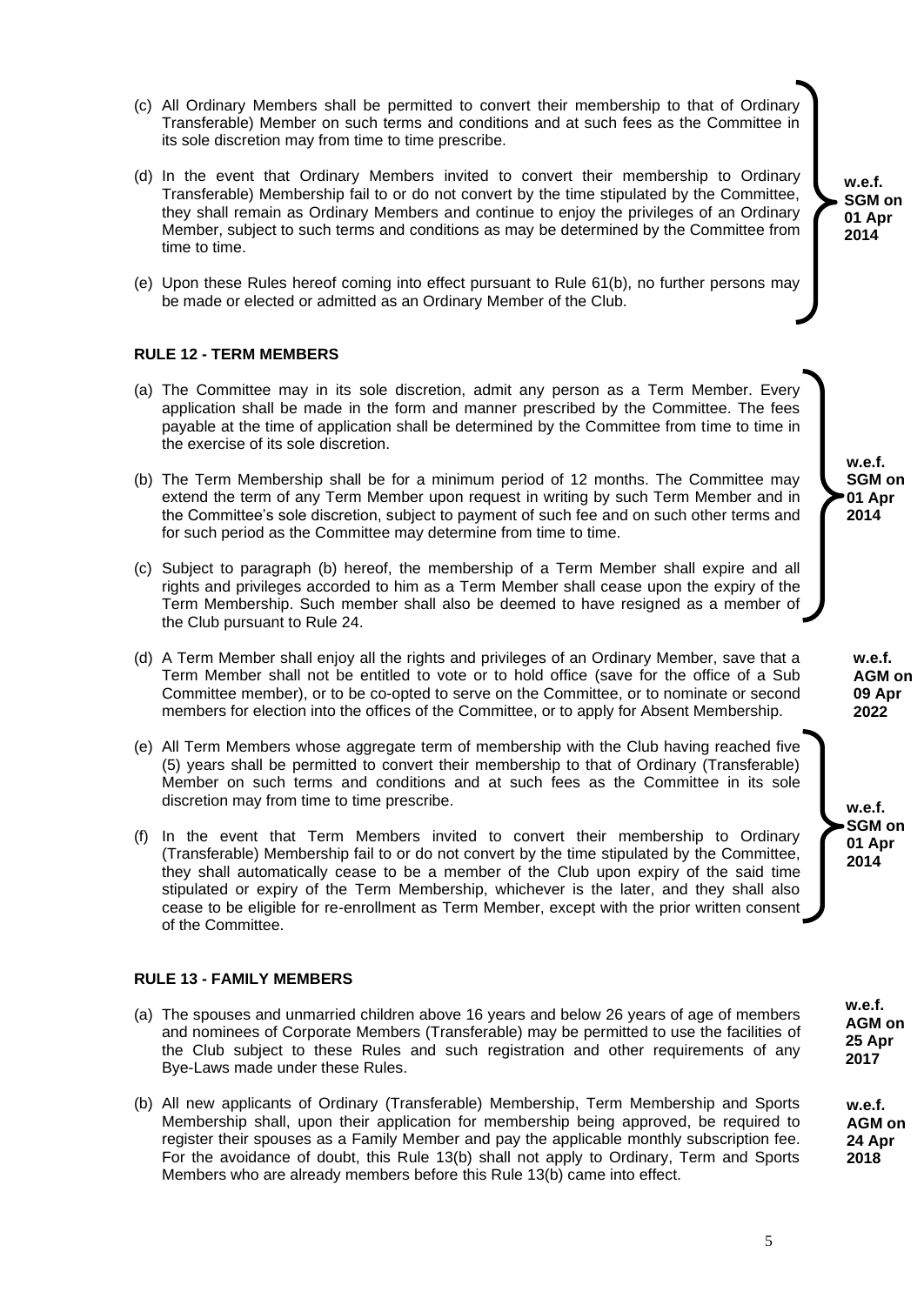- (c) The Committee shall have the sole right to exclude any spouse or child of either a member or nominee of a Corporate Member (Transferable) from the premises or parts of the premises of the Club and from the use of the facilities of the Club indefinitely or for such period as the Committee shall determine in its sole discretion without assigning any reason whatsoever. No spouse or child of either a member or nominee of a Corporate Member (Transferable) shall have any right to be heard before the Committee.
- (d) The conduct of such spouse or child shall be the responsibility of the relevant member or nominee of a Corporate Member (Transferable) and the Committee shall be entitled to take action under Rule 31 against that member or nominee of a Corporate Member (Transferable) as if such conduct were the personal conduct of that member or nominee of a Corporate Member (Transferable).
- (e) A spouse shall be regarded as any person who is legally married either in accordance with the laws of Singapore or in accordance with the laws of a foreign jurisdiction which are recognised by the laws of Singapore.
- (f) Subject to the absolute discretion of the Committee, a member who has been a member of the Club for 20 years or more and who attains the age of 65 years, may be permitted to transfer his membership to a child or grandchild who is above the age of 21 years without the payment of any transfer fee. The waiver of transfer fee shall only be permitted once in respect of the membership and no waiver of transfer fees shall be permitted in respect of subsequent transfers of the membership. The Committee's decision whether to permit the transfer shall be final.
- (g) A member who transfers his membership pursuant to Rule 13(f) may, together with the spouse who was already a Family Member at the time of the transfer, be permitted to remain as a Family Member at the absolute discretion of the Committee and under such terms and conditions as the Committee shall determine from time to time (which includes the payment of relevant fees), provided always that such Family Members shall no longer have the right to attend or vote at General Meetings. For the avoidance of doubt, this Rule 13(g) shall not apply to members who had transferred their Membership before this Rule 13(g) came into effect.

# **RULE 14 - SPORTS MEMBERS**

- (a) The Committee may at its sole discretion admit any person as a Sports Member. Every application shall be made in the form and manner prescribed by the Committee. The fees payable at the time of application shall be determined by the Committee from time to time in the exercise of its sole discretion.
- (b) The Committee before admitting such a person shall consider the following:-
	- (i) The sporting abilities of the person shall be of a standard that will promote the performance of the Sports Section which he intends to participate in.
	- (ii) That the person will be substantially available and eligible to play competitively in his chosen sport.
	- (iii) That the person will be likely to contribute or add to the reputation of the Club in his chosen sport.
	- (iv) The person has the financial resources to maintain himself as a member of the Club.
- (c) A Sports Member shall enjoy all the rights and privileges of a Term Member as specified at Rule 12(d).
- (d) The Committee may, upon request in writing by the Sports Member and in the Committee's sole discretion, extend the term of any Sports Member, subject to payment of such fee and on such other terms and for such period as the Committee may determine from time to time.

**w.e.f. AGM on 29 Aug 2020**

> **w.e.f. SGM on 01 Apr 2014**

6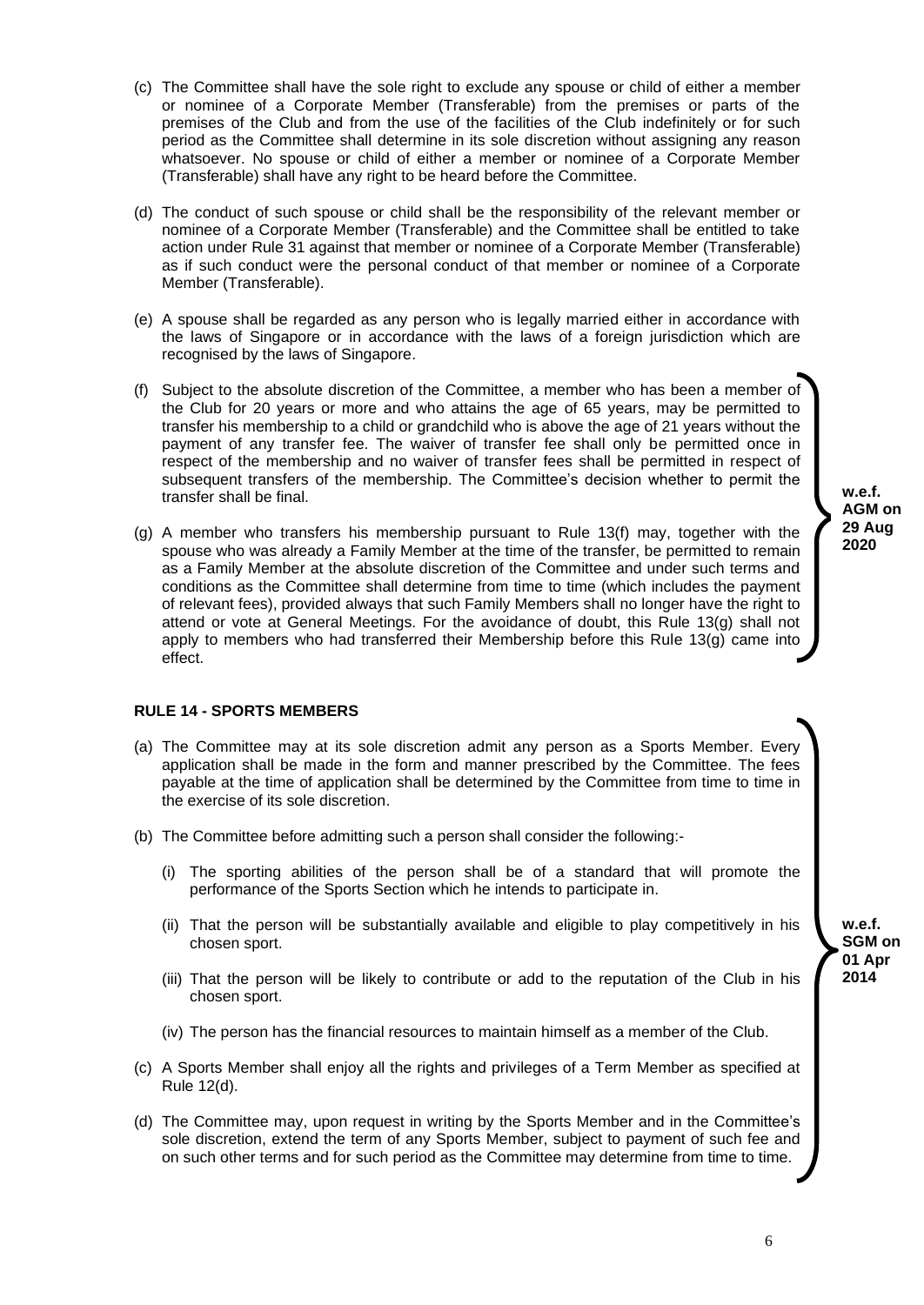(e) In the event that the term of any Sports Member is not extended by the Committee pursuant to paragraph hereof, such Sports Member shall be entitled to convert their membership to Term Membership within the time stipulated by the Committee, on such terms and conditions and at such fees as the Committee in its sole discretion may from time to time prescribe. Upon conversion to Term Membership, such member shall thereafter be subject to the provisions in Rule 12 hereinabove. Should such Sports Member fail to or does not convert to Term Membership by the time stipulated by the Committee, they shall automatically cease to be a member of the Club upon expiry of the said time stipulated or expiry of the Sports Membership, whichever is the later, and they shall also cease to be eligible for re-enrollment as Sports Member, except with the prior written consent of the Committee.

**w.e.f. SGM on 01 Apr 2014**

- (f) The Committee may in its sole discretion terminate the membership of a Sports Member at any time without stating the reason for so doing.
- (g) Subject to paragraphs (d), (e) and (f) hereof, the membership of a Sports Member shall lapse and all rights and privileges accorded to him as a Sports Member shall cease upon the expiry / termination of the Sports Membership, as the case may be. Where expired, such member shall also be deemed to have resigned as a member of the Club pursuant to Rule 24.
- (h) All Sports Members whose aggregate term of membership with the Club having reached five (5) years shall be permitted to convert their membership to that of Ordinary (Transferable) Member on such terms and conditions and at such fees as the Committee in its sole discretion may from time to time prescribe.
- (i) In the event that a Sports Member invited to convert his membership to Ordinary (Transferable) Membership fails to or does not convert by the time stipulated by the Committee, he shall automatically cease to be a member of the Club upon expiry of the said time stipulated or expiry of the Sports Membership, whichever is the later, and he shall also cease to be eligible for reenrollment as Sports Member, except with the prior written consent of the Committee.

# **RULE 15 - JUNIOR SPORTS MEMBERS**

- i) Any person under the age of 26 years old may be elected as a Junior Sports Member of the Club, by the Committee at its sole discretion. Every application shall be made in the form and manner prescribed by the Committee. The fees payable at the time of application shall be determined by the Committee from time to time in the exercise of its sole discretion.
- ii) The Committee may vary the conditions of admission of Junior Sports Members in promoting its Youth Development Programme or such programmes that assist in the development of sports amongst youths in Singapore.
- iii) A Junior Sports Member shall be entitled to access and use all the facilities of the Club, subject to such terms and conditions as the Committee may from time to time determine and/or as provided for in the Bye-Laws, but shall not be entitled to vote or to hold office, or to be co-opted to serve on the Committee or any Sub-Committee, or to nominate or second members for election into the offices of the Committee, or to apply for Absent Membership.
- iv) The Committee may, upon request in writing by the Junior Sports Member and/or on recommendation of the Games Control Board and in the Committee's sole discretion, extend the term of any Junior Sports Member, subject to payment of such fee and on such other terms and for such period as the Committee may determine from time to time.
- v) The Committee may in its sole discretion terminate the membership of a Junior Sports Member at any time without stating the reason for so doing.
- vi) No Junior Sports Member shall remain as such after his twenty-sixth birthday. A Junior Sports Member may be invited by the Committee at its sole discretion, upon reaching his twenty-sixth birthday, to convert his membership as follows:-

**w.e.f. SGM on 01 Apr 2014**

**w.e.f. SGM on 01 Apr 2014**

**w.e.f. SGM on 01 Apr 2014**

**w.e.f. AGM on 25 Apr 2017**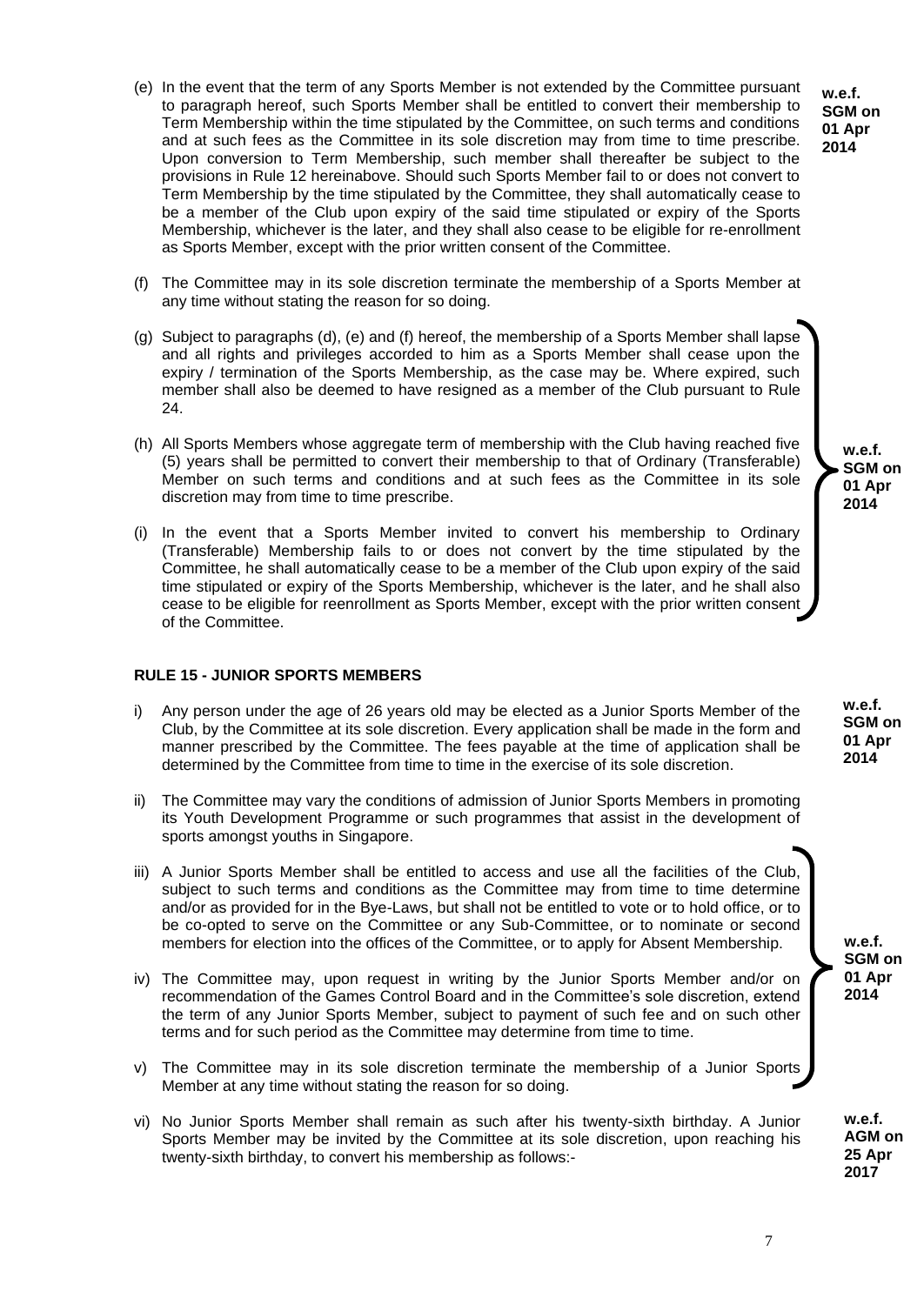(i) Juniors Sports Member to Ordinary (Transferable) Member:-

A Junior Sports Member who, as at the date of his twenty-sixth birthday, has been a member of the Club for a period of five (5) years or more, may be permitted to convert his membership to that of Ordinary (Transferable) Member on such terms and conditions and at such fees as the Committee in its sole discretion may from time to time prescribe. Upon conversion to Ordinary (Transferable) Membership, such member shall thereafter be subject to the provisions in Rule 19 hereinunder.

(ii) Junior Sports Member to Sports Member:-

In all other cases, a Junior Sports Member may be permitted to convert his membership to that of a Sports Member on such terms and conditions and at such fees as the Committee in its sole discretion may from time to time prescribe. Upon conversion to Sports Membership, such member shall thereafter be subject to the provisions in Rule 14 hereinabove.

- (iii) Should a Junior Sports Member fail to or does not convert to Ordinary (Transferable) Membership or Sports Membership, as the case may be, by the time stipulated by the Committee, he shall automatically cease to be a member of the Club upon expiry of the said time stipulated or expiry of the Junior Sports Membership, whichever is the later, and he shall also cease to be eligible for re-enrollment as a Junior Sports Member, except with the prior written consent of the Committee.
- vii) Subject to paragraphs (d), (e), and (f) hereof, the membership of a Junior Sports Member shall lapse and all rights and privileges accorded to him as Junior Sports Member shall cease upon the expiry / termination of the Junior Sports Membership, as the case may be. Where expired, such member shall also be deemed to have resigned as a member of the Club pursuant to Rule 24.
- viii) The Committee may, in the exercise of its sole discretion, offer the following option to a Junior Sports Member between his reaching the age of 21 but before his reaching the age of  $26 -$ 
	- (i) Conversion of the Junior Sports Membership (subject to Rule 6) to an Ordinary (Transferable) Member on such terms and conditions and at such fees as the Committee in its sole discretion may from time to time prescribe. Upon conversion to Ordinary (Transferable) Membership, such member shall thereafter be subject to the provisions in Rule 19 hereinunder.

# **RULE 16 - INVITED MEMBERS**

The Committee may invite members of clubs or associations with which or under whose auspices the Club has arranged sporting fixtures to become members of the Club for the day or days of such fixtures upon such terms and conditions as the Committee may, in its sole discretion, determine.

# **RULE 17 - VISITING MEMBERS**

A gentleman or lady temporarily resident in Singapore may be elected a Visiting Member. Visiting Membership shall be limited to a maximum period of 3 months in any consecutive 12 months provided that the Committee may extend the said period. The proposer and seconder of a Visiting Member shall be jointly and severally liable for all debts incurred by the Visiting Member.

#### **RULE 18 - ABSENT MEMBERS**

(a) An Ordinary Member or Ordinary (Transferable) Member ceasing to be ordinarily resident in Singapore may by notice in writing to the Secretary with satisfactory evidence for his absence, and subject to the formal approval by the Committee in its sole discretion, become an Absent Member provided that:-

**w.e.f. SGM on 01 Apr 2014**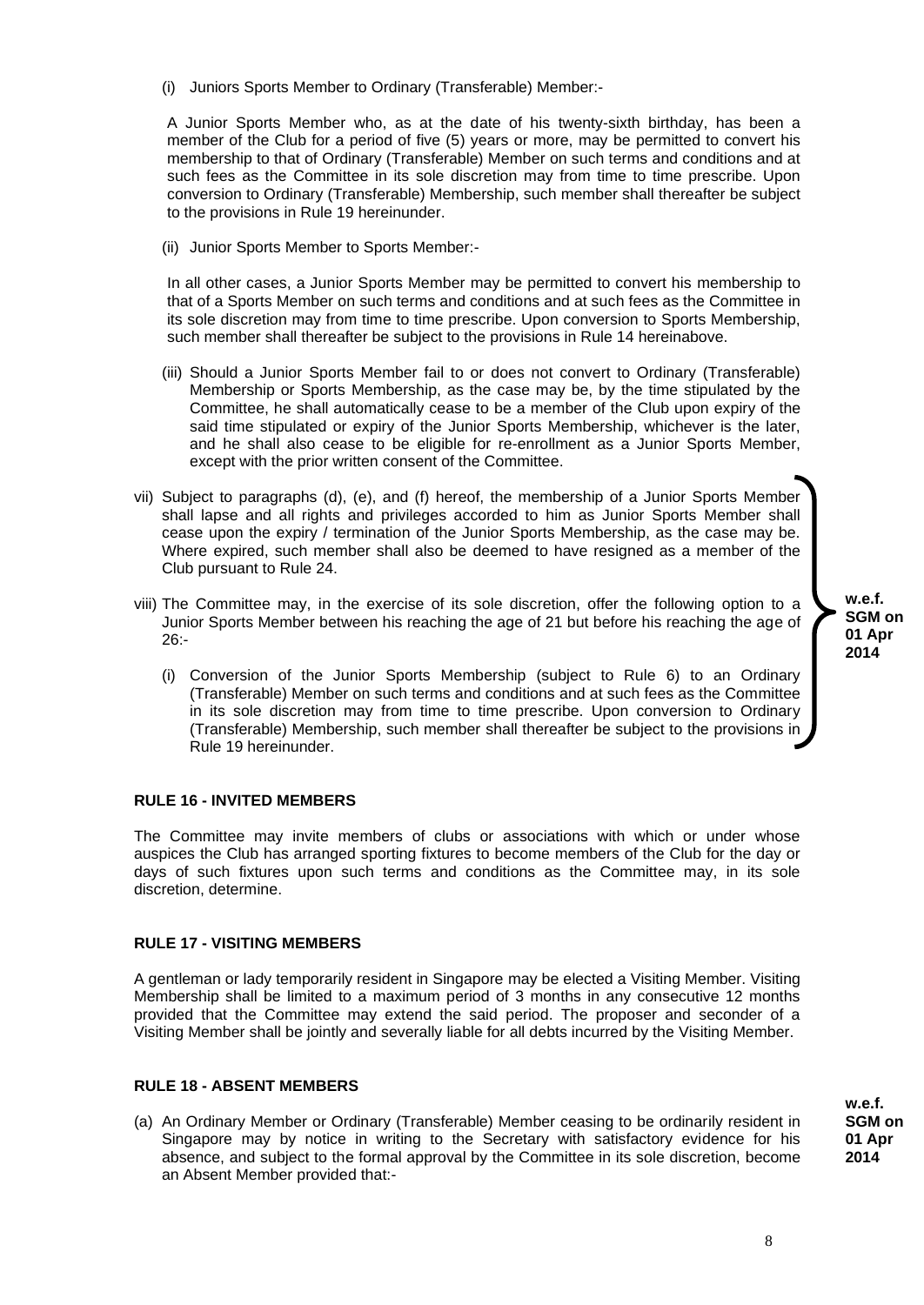9

- (i) no such member may become an Absent Member until the date on which he has paid all moneys owed by him to the Club; and
- (ii) if he becomes an Absent Member after 31 December 1994, he shall, subject to paragraph (e) hereof, pay an initial absent fee equivalent to **three times** the prevailing monthly subscription applicable to his category of membership.
- (b) An Absent Member shall continue to be an Absent Member of the Club without being liable to pay any monthly subscription provided that:-
	- (i) he keeps his account in credit and subject to complying with the conditions as may be imposed by the Committee from time to time;
	- (ii) in the case of any member who becomes an Absent Member after 31 December 1994, he shall, subject to paragraph (e) hereof, pay an annual absent fee, commencing in the calendar year after he becomes an Absent Member, equivalent to **three times** the monthly subscription applicable to his category of membership prevailing at the relevant date of payment. Any such member failing to pay the applicable annual absent fee by 31 March in any year shall be deemed to have resigned as a member of the Club pursuant to Rule 24;
	- (iii) a member shall pay the full monthly subscription applicable to his category of membership for the month in which he becomes an Absent Member and for the month in which he ceases to be an Absent Member unless the period in either case does not exceed seven days;
	- (iv) an Absent Member who returns temporarily to Singapore but is not again ordinarily resident in Singapore may activate his membership on a temporary basis on application in writing to the Secretary and, if so required by the Committee, on the payment of the appropriate deposit. An Absent Member so activating his membership shall pay the full monthly subscript ion applicable to his category of membership for each month, and any portion of a month exceeding seven days, during which his membership remains activated. Membership shall be deemed to remain activated until the date notified in writing by that member to the Secretary or, if later, the date on which that member ceases to utilise the facilities, or participate in the activities of the Club and has paid all moneys owed by him to the Club.
- (c) No member ordinarily resident in Singapore shall remain an Absent Member and any such member shall automatically cease to be an Absent Member on the date on which he again becomes ordinarily resident in Singapore.
- (d) Any member becoming an Absent Member after 31 December 1994 who again becomes ordinarily resident in Singapore within six months after the date on which he became an Absent Member shall be liable to pay the full amount of all monthly subscriptions for the period during which he was an Absent Member. For this purpose, a member who activates his membership pursuant to paragraph (b)iii above on more than three occasions during such six-month period shall be deemed to have become ordinarily resident in Singapore for the purpose of this Rule.
- (e) Notwithstanding the foregoing, any member becoming an Absent Member after 31 December 1994 may elect to pay an initial absent fee equivalent to ten times the prevailing monthly subscription applicable to his category of membership, in which event he shall not be required to pay an annual absent fee pursuant to sub-paragraph (b)(ii) above and, if any such member thereafter again becomes ordinarily resident in Singapore, he may thereafter again become an Absent Member without paying any further initial absent fee or any annual absent fee. Otherwise, in the event that an Absent Member has paid an aggregate of five (5) annual absent fee pursuant to sub-paragraph (b)(ii) above during the term of his Absent Membership, he shall also not be required to pay any further annual absent fee and, if he thereafter again becomes ordinarily resident in Singapore, he may thereafter again become an Absent Member without paying any further initial absent fee or any annual absent fee.
- (f) An Ordinary (Transferable) Member who is an Absent Member may subject to the Rules relating to the transfer of membership apply to transfer his membership.

**w.e.f. SGM on 01 Apr 2014**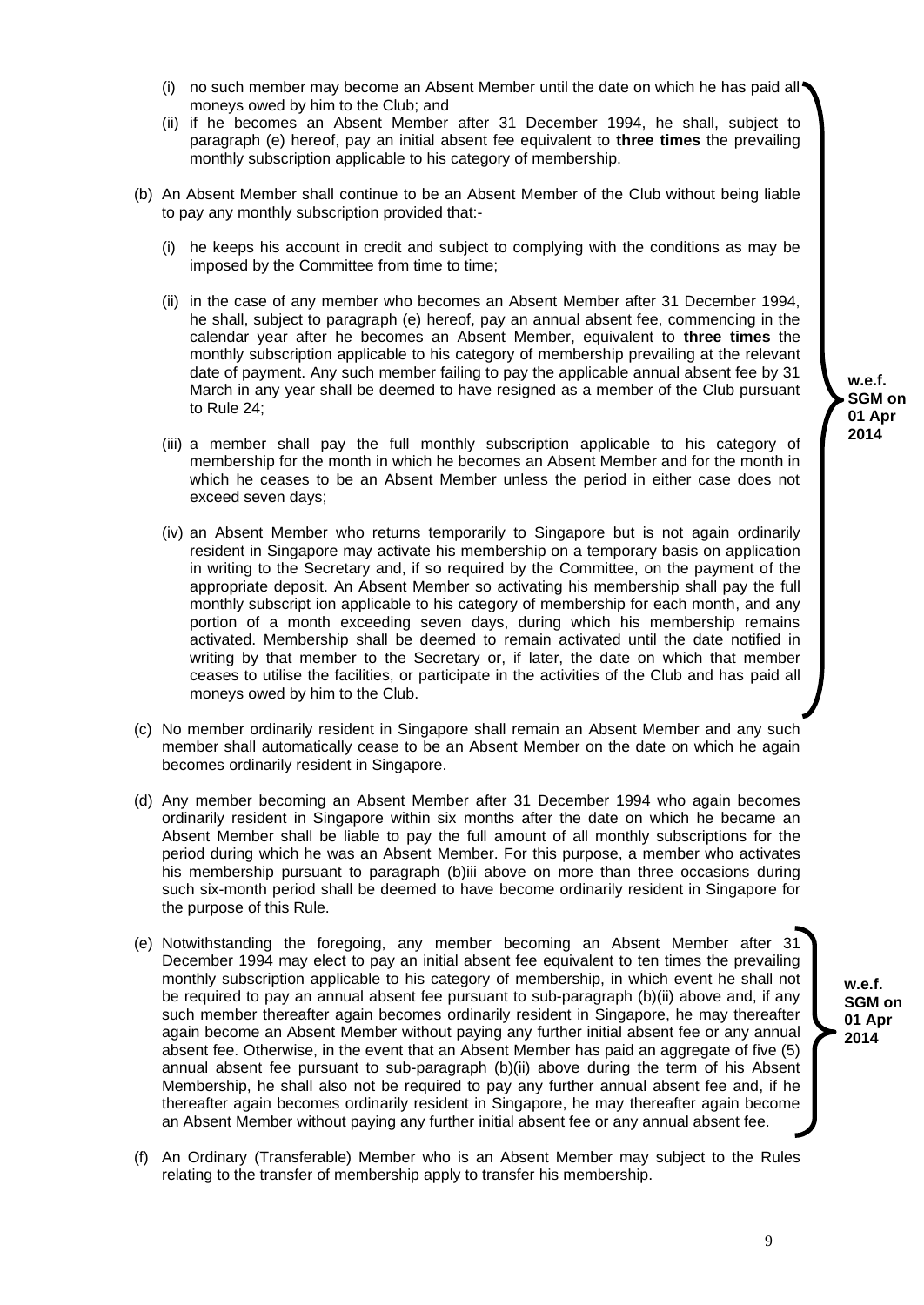- (g) The Committee shall be entitled to sell the membership of an Absent Member who is an Ordinary (Transferable) Member if the member has defaulted in paying such absent fees due to the Club or if the said member is in arrears and either of the outstanding sums owing to the Club remain unpaid for a period of more than 3 months.
- (h) The Committee when exercising its rights to sell the member's Transferable Membership shall not be liable in any way whatsoever to the member and the member shall be paid the balance of the sale price (if any) after deducting the transfer fee and all such other sums owing to the Club including all fees or costs incurred by the Club in realising the sale of the membership.
- (i) The Committee may determine, in its sole discretion, whether or not a member is for the time being ordinarily resident in Singapore. In this regard, an Absent Member's failure to inform the Club of his return to Singapore will be considered a breach of the Rules herein and the Committee shall be empowered to take all necessary action against such member under the Rules.
- (j) An Absent Member shall have the onus of informing and keeping the Club updated of his forwarding address or any changes thereto.
- (k) Any member who faces a disciplinary charge or who is in the defaulter's list shall not be eligible to apply for Absent Membership.
- (l) So long as a member is an Absent Member, he shall not be entitled to vote at meetings or hold office or nominate or second members for election into office.

# **RULE 19 - ORDINARY (TRANSFERABLE) MEMBERS**

- (a) Any person aged 21 years and above for the time being ordinarily resident in Singapore may apply for and be elected as an Ordinary (Transferable) Member, provided that the Committee may at its sole discretion elect as an Ordinary (Transferable) Member a person who is not so ordinarily resident but who has a place of business in Singapore. The fees payable at the time of application shall be determined by the Committee from time to time in the exercise of its sole discretion.
- (b) Ordinary (Transferable) Members shall have the following rights and privileges, in addition to any other rights and/or privileges provided under these Rules and/or the Bye-Laws:-
	- (i) the right to attend and vote at general meetings and to be elected into offices of the Committee;
	- (ii) the right to be co-opted to serve on the Committee or any Sub-Committee;
	- (iii) the right to nominate and second members for election into offices of the Committee;
	- (iv) the right of access to and use of all the facilities of the Club; and
	- (v) the right to introduce guests to the Club.
- (c) An Ordinary (Transferable) Member may transfer his membership only to a person found to be eligible to be a member of the Club as determined by the Committee in its sole discretion based on the criteria set out in Rule 6.
- (d) In the event that the Committee rejects the application to transfer to any person the application to transfer shall be deemed to be void and the intended transferor shall be eligible to apply to transfer his membership to any person other than the same person rejected by the Committee.
- (e) The Club may be appointed as an agent by the member to arrange for the transfer of his membership to any person eligible to be a member of the Club. In the event that the Club is appointed as an agent the Club may impose such fees as the Committee may determine in its sole discretion for the services rendered as an agent. However, all disbursements incurred by the Club in effecting the sale shall be borne by the member and the member

**w.e.f. SGM on 01 Apr 2014**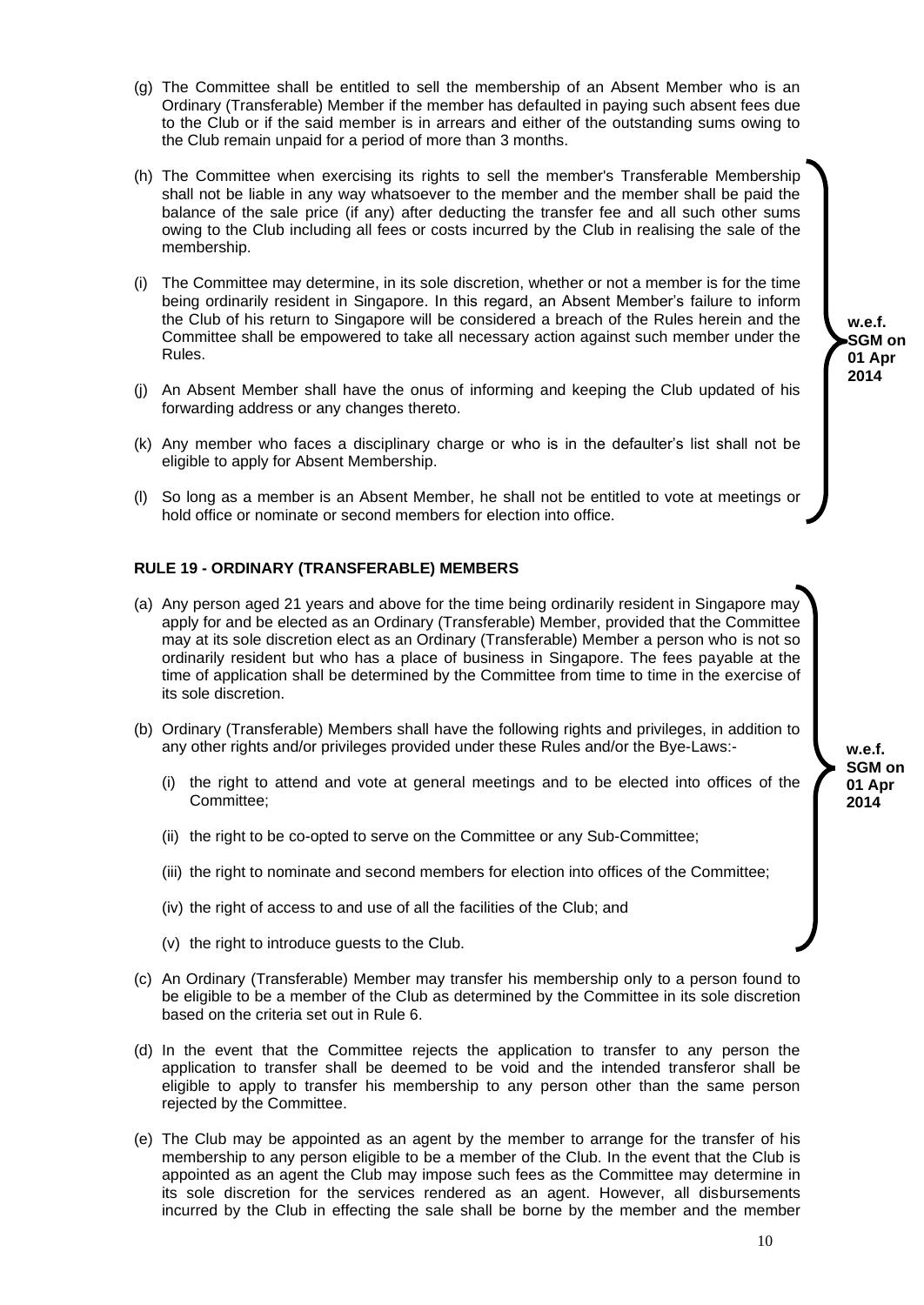shall only be paid the balance (if any) of the sale price after deduction of all amounts due to the Club.

- (f) Upon the death of an Ordinary Member (Transferable) the Committee may in its sole discretion, on payment of the transfer fee as determined by the Committee from time to time, transfer the membership of the deceased member to the person nominated in writing by the deceased member prior to his death or in the absence of such written nomination by the deceased, to the person nominated in writing by the personal representative of the deceased member. If the said nominee is approved by the Committee but is under the age of twenty-one then the membership shall be held in trust by the Club for such person until he attains the age of 21 years.
- (g) In the event that the nominee of the deceased member is a person found not to be eligible by the Committee to be a member of the Club, the personal representative or nominee of the deceased member shall be eligible entitled to, within a period of six (6) months from the date of rejection by the Committee, transfer the membership of the deceased member to any person found eligible to be a member of the Club, subject to the payment of the transfer fee as determined by the Committee from time to time.
- (h) Subject to eligibility, if the nominee of the deceased member or his personal representative is his spouse, parent, grandparent, or child, or grandchild, no transfer fee shall be payable upon transfer and if the nominee of the deceased member or his personal representative as the case may be is found to be ineligible to be a member and transfers his membership to another person by reason of his not being eligible to be a member of the Club as determined by the Committee, the Committee may waive or reduce the transfer fee payable at its sole discretion.
- (i) The Committee shall have the power exercisable solely at its discretion to waive the transfer fee payable where the membership sought to be transferred is that of an Ordinary (Transferable) Member who has been a member of the Club for not less than 10 years and the transfer is sought to be made to his a parent, grandparent, child or grandchild of over 21 years of age.
- (j) Notwithstanding any Rule to the contrary the discretion of the Committee not to accept a person as a member of the Club shall be final and binding and shall not be subject to review or appeal by either the member seeking to transfer his membership or the person not accepted as a member.
- (k) For the avoidance of doubt, any waiver of transfer fee under this Rule shall only be permitted once and no waiver of transfer fees shall be permitted in respect of subsequent transfers of the same membership.

#### **RULE 20 - CORPORATE MEMBERS (TRANSFERABLE)**

- (a) The Committee may in its sole discretion, admit corporations as Corporate Members (Transferable).
- (b) The admission of Corporate Members (Transferable) shall be entirely in the sole discretion of the Committee.
- (c) The Committee may in its sole discretion admit Corporate Members (Transferable) with varying number of nominees at an entrance fee that is representative of the greater number of persons that the corporation can nominate.
- (d) Corporate Members (Transferable) shall be entitled to nominate one or more (subject to their entitlement) person/s within their corporation who shall, on being found to be eligible to be a member, be entitled to enjoy the full privileges of an Ordinary Member, including the right to vote at all meetings.
- (e) Upon the acceptance of a Corporate Member (Transferable) the name of the nominee(s) shall be notified in writing by the Corporation to the Committee within one month of its admission as a Corporate Member (Transferable). Whenever a vacancy occurs in its nominee(s), a Corporate Member (Transferable) shall nominate in writing the person(s) to fill

**w.e.f. SGM on 01 Apr 2014**

> **w.e.f. AGM on 29 Aug 2020**

**w.e.f. AGM on 29 Aug 2020**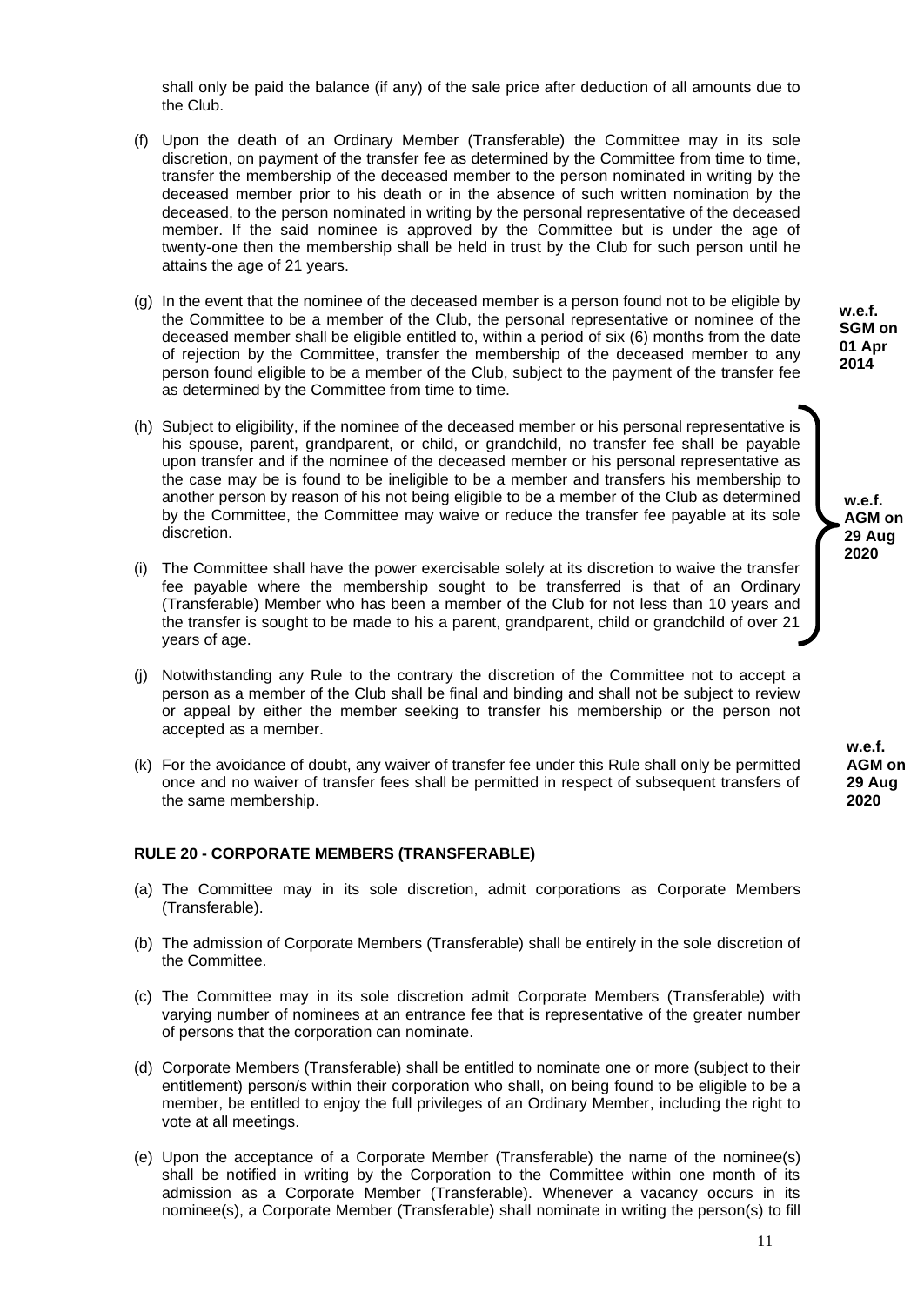such vacancy within two months of such occurrence. Any failure to make such written nomination by the time limited therefore shall render the Corporate Member (Transferable) liable for payment of subscriptions payable under the Rules regardless of whether its nominee(s) is rejected by the Committee as being ineligible to be a member.

- (f) All nominees of the Corporate Member (Transferable) shall not be subject to objection by members of the Club (as provided in Rule 7) and the eligibility of nominees to be a member shall be at the sole discretion of the Committee.
- (g) All nominees of Corporate Members (Transferable) shall at the request of the Committee, present themselves for introduction to the members of the Committee on such date and at such time as the Committee may appoint.
- (h) The Committee may from time to time impose an administrative fee for any change of nominee.
- (i) Corporate Members (Transferable) may (subject to a transfer fee as determined by the Committee from time to time) transfer their membership to any corporation that the Committee may in its sole discretion approve in writing.
- (j) Nothing herein shall restrict the discretion of the Committee to reject the application to transfer a Corporate Membership (Transferable) if the transferee (Corporation) is not acceptable to the Committee or it is deemed by the Committee that the transfer, if effected, may be seen to be an attempt to accord an undue preference to the creditors of the Corporate Member (Transferable) under Section 329 of the Companies Act, Chapter 50, or such other legislation dealing with such matters.
- (k) Corporate Members (Transferable) shall be liable for the payment of all subscriptions, fees and monies due on the accounts of their nominees with the Club.

#### **RULE 21 - APPLICATIONS FOR MEMBERSHIP**

- (a) Every application for membership shall be made on a form prescribed by the Committee and be accompanied by all supporting documentation and payment of administrative fees, entrance fees and subscription fees as the Committee may determine from time to time.
- (b) Each candidate shall be informed in writing as soon as practicable whether his application for membership has been accepted by the Committee.
- (c) When an application for membership has been accepted by the Committee the applicant, on so being informed, shall become a candidate awaiting election, subject to payment of such fee and on such other terms as the Committee may determine from time to time.
- (d) Every person who becomes a member of the Club in accordance with these Rules shall remain a member until he ceases to be in accordance with these Rules, or in the case of natural persons in the event of death, whichever shall first occur.
- (e) In the case of a Visiting Member the period during which the candidate's name with such particulars as required by the Committee is to be posted shall be two weeks.

# **RULE 22 - ELECTION OF MEMBERS**

- (a) The name of a candidate awaiting election together with such particulars as may be required by the Committee shall be posted on the Notice Board or placed in any part of the Club's premises or published in the Club's magazine and/or circulars whereby the particulars of the candidate awaiting election can be accessible to members of the Club for their information.
- (b) If there are no objections filed against the candidate (as provided in Rule 7) to the Secretary of the Club after a period of one month from the date that the candidate's particulars are first published, the candidate shall then be deemed to be eligible to meet the members of the Committee, for a formal introduction at a time and date to be fixed by the Committee.

**w.e.f. SGM on 01 Apr 2014**

> **w.e.f. SGM on 01 Apr 2014**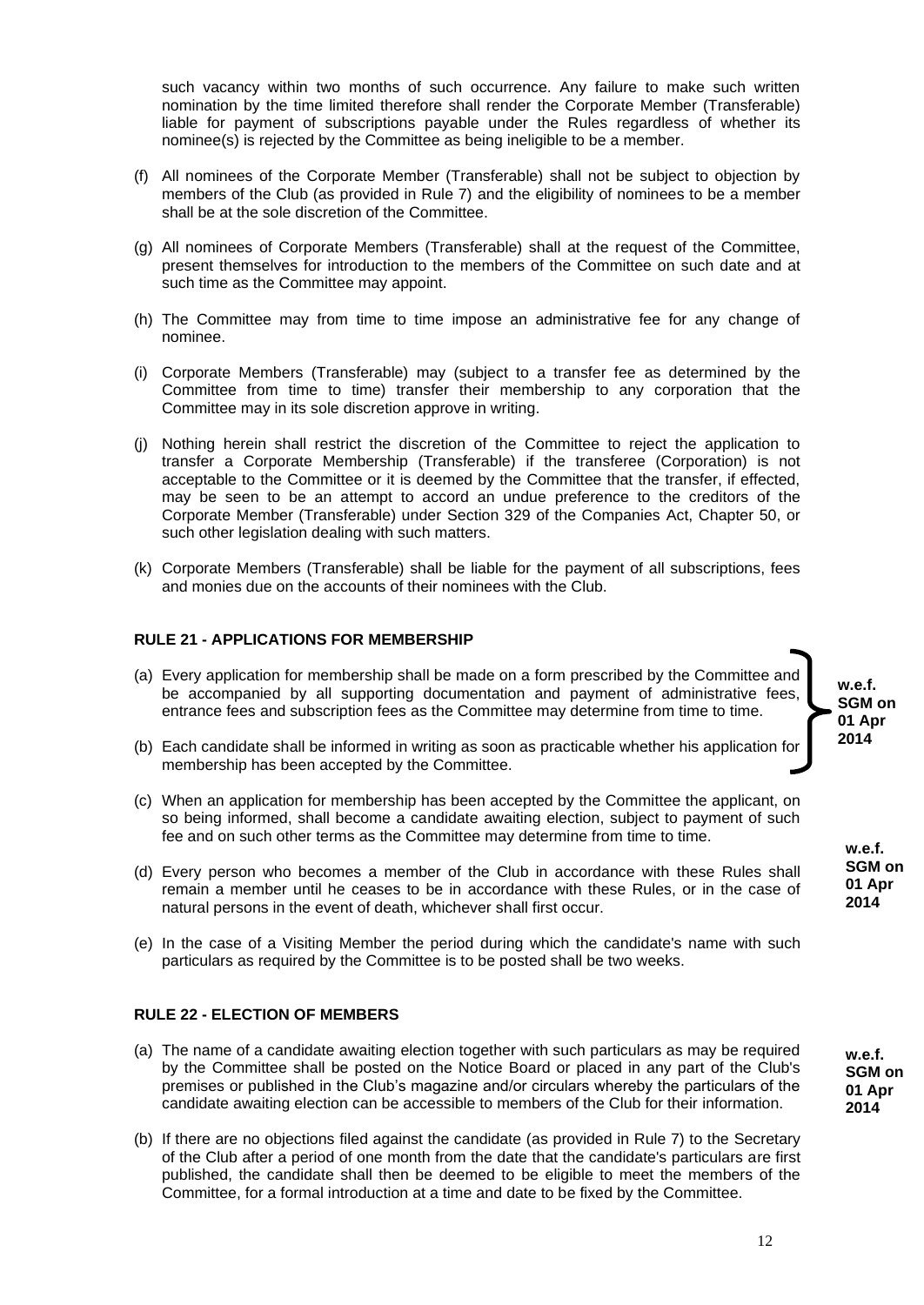- (c) To be elected as a member of the Club, a candidate awaiting election must secure the votes of not less than six Members of the Committee. If a candidate awaiting election fails to secure the votes of six Members of the Committee within six months (or within such longer period as the Committee may in any such case, in its sole discretion, determine) after becoming a candidate awaiting election, the acceptance of his application for membership shall be deemed to have lapsed.
- (d) In the event that an application for membership is rejected or withdrawn or deemed to have lapsed under these Rules, the Club shall refund to the person the entrance fee paid by him to the Club at the time of the application, save that the Club is entitled to deduct an administrative fee, the amount of which is to be fixed by the Committee in its sole discretion, and all debts due to the Club incurred by the candidate from the date of his application till the rejection of his application by the Committee, or till the nomination is withdrawn or lapses, as the case may be.

# **RULE 23 - CANDIDATES AWAITING ELECTION**

- (a) A candidate awaiting election in respect of Term Membership or Sports Membership or Junior Sports Membership shall be entitled to all the privileges of membership as set out in Rule 12(d) or Rule 14(c) or Rule 15(c) hereinabove respectively. The Committee may in its sole discretion withdraw the privileges of the Club from any such candidates without assigning any reason.
- (b) For all intents and purposes, a candidate awaiting election in respect of (i) Ordinary (Transferable) Membership; or (ii) Corporate Membership (Transferable) (i.e. per Nominee) shall be a provisional member of the Club and shall be regarded as having agreed to be bound by these Rules and the Bye-Laws. Such provisional membership shall be for a period of six (6) months, unless otherwise abridged or varied or extended by the Committee in writing in the exercise of its sole discretion and subject to payment of such fee and on such other terms as the Committee may determine from time to time.
- (c) Pursuant to subparagraph (b) above, a provisional member shall, during the period of such provisional membership, be entitled to introduce guests to the club and access and use all the facilities of the Club, subject to such terms and conditions as the Committee may from time to time determine, but shall not be entitled to vote or to hold office, or to be co-opted to serve on the Committee or any Sub-Committee, or to nominate or second members for election into the offices of the Committee, or to apply for Absent Membership. The Committee may at any time in its sole discretion withdraw the privileges of the Club from any such candidates without assigning any reason.

#### **RULE 24 - RESIGNATIONS**

- (a) Any member may resign his membership by giving the Secretary notice in writing to that effect but shall continue to be liable for subscription or other debts due and unpaid at the date of his resignation.
- (b) In the event an Ordinary (Transferable) Member tenders his resignation subject to Rule 24(a) the member shall transfer his membership within six months from the date of resignation.
- (c) The Committee shall be entitled to transfer the membership in a manner and at a price it deems fit in the event an Ordinary (Transferable) Member fails to transfer his membership to any person acceptable to the Committee within the said six months. The Committee shall be empowered to transfer such member's membership in a manner and at a price that it deems fit in its sole discretion to any person it finds acceptable. Such member shall be liable for all costs, expenses and fees (including transfer fees) incurred in effecting the transfer of the said membership.
- (d) For the avoidance of any doubt such member shall not be entitled to arrange the sale or transfer of his membership after six months have elapsed from the date of his resignation except with the written consent of the Committee.

**w.e.f. SGM on 01 Apr** 

**2014**

**w.e.f. AGM on 30 Apr 2019**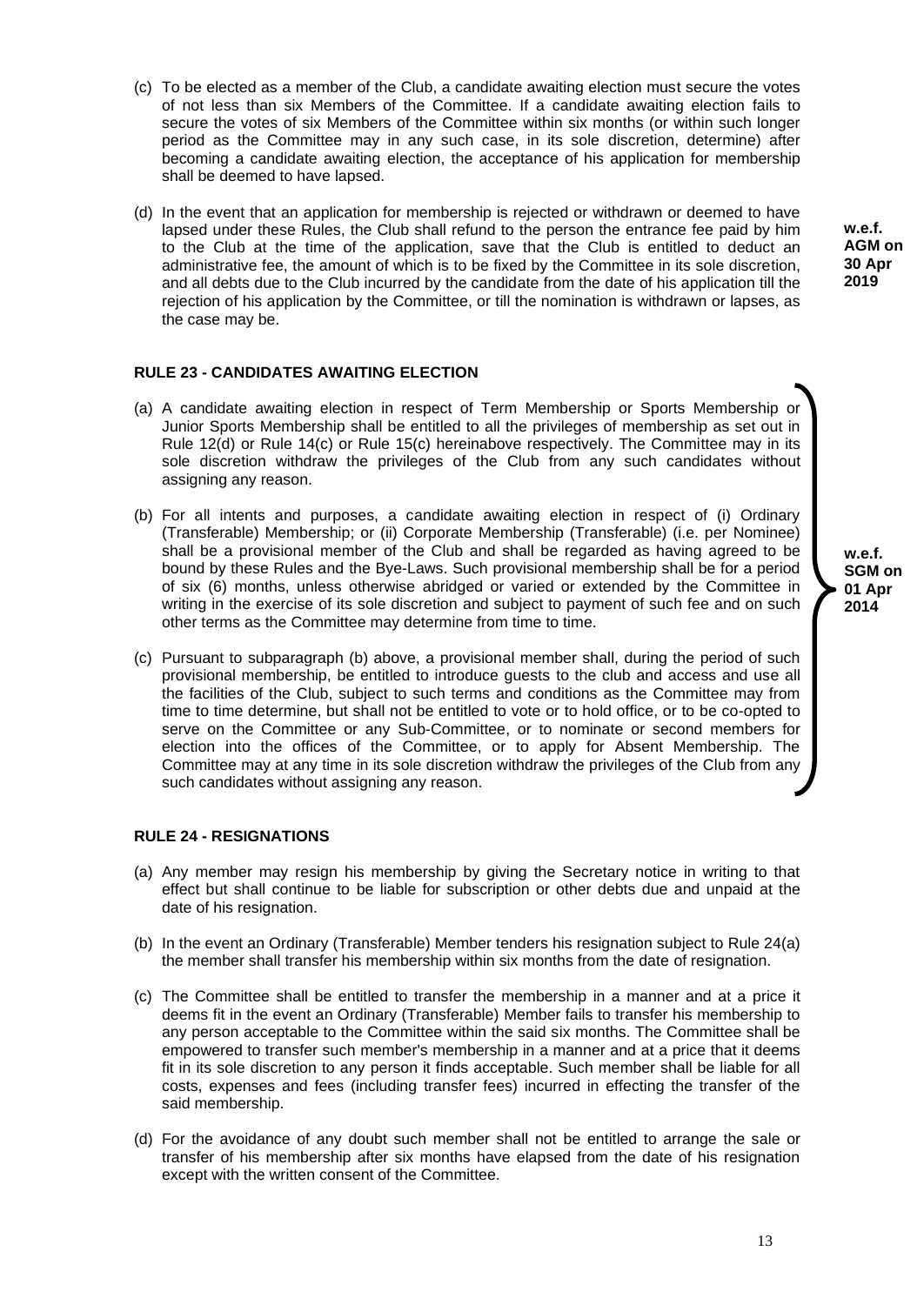# **RULE 25 - MEMBERS ADJUDGED BANKRUPT, ETC**

If any member is adjudged a bankrupt, or makes a composition or arrangement with his creditors under the provisions of any ordinance or Act, he shall thereupon cease to be a member of the Club; but the Committee shall have power in its sole discretion, to reinstate him without the payment of any entrance fee.

# **RULE 26 - CESSATION OF MEMBERSHIP**

- (a) Any member or nominee of a Corporate Member (Transferable),
	- (i) who has resigned or died; or
	- (ii) who has been adjudicated bankrupt as from the date of such adjudication; or
	- (iii) who being a Corporate Member (Transferable) is wound up by an Order of Court; or
	- (iv) who makes a composition or arrangement with his creditors under the provisions of any Ordinance or Act; or
	- (v) who has been expelled from the Club; or
	- (vi) who has been convicted in a Court of Law of competent jurisdiction of any offence which in the opinion of the Committee would if permitted to remain as a member place the Club in disrepute or embarrass the Club in any way; or
	- (vii) who flees the country to escape criminal proceedings; or
	- (viii) who has become an enemy alien

shall cease to be a member but the Committee shall have the power in its sole discretion to reinstate him without payment of an entrance fee, subject however to the payment of an administrative fee, the amount of which is to be fixed by the Committee in its sole discretion and on such other terms and conditions as the Committee in its sole discretion may from time to time prescribe.

- (b) Any member who ceases to be a member pursuant to any of these Rules shall forfeit all rights to the Club, its property and its funds other than the rights conferred by the Rules on transferability Provided Always that the Committee, in the exercise of its sole discretion, shall be entitled to sell the membership of an Ordinary (Transferable) Member/Corporate Member (Transferable) if the Ordinary (Transferable) Member/Nominee of Corporate Member (Transferable) and/or the Corporate Member (Transferable) who defaults in paying his/its outstanding account with the Club for a period of more than three months from the date he/it has been posted as a defaulter under Rule 48(f) and Provided Further that the Committee when exercising its right to sell the member's Transferable Membership shall not be liable in any way whatsoever to the member and the member shall be paid the balance of the sale price (if any) after deducting the transfer fee and all outstanding sums owing by him/it to the Club including all fees, expenses and costs incurred by the Club in realising the sale of the membership.
- (c) The Club shall have a first and paramount lien upon each and every transferable membership issued under these Rules for all the debts and liabilities (whether presently payable or not) due under or in respect of such memberships respectively to the Club and any such lien shall also extend to all privileges and benefits applicable to such memberships.
- (d) The Committee shall be entitled to sell all transferable memberships subject to any such lien and to apply the proceeds of sale arising therefrom in accordance with the provisions of the applicable Rules relating to the sale of transferable memberships for the debts and liabilities due under or in respect of such memberships and to the application of the proceeds of sale arising therefrom.

**w.e.f. AGM on 30 Apr 2019**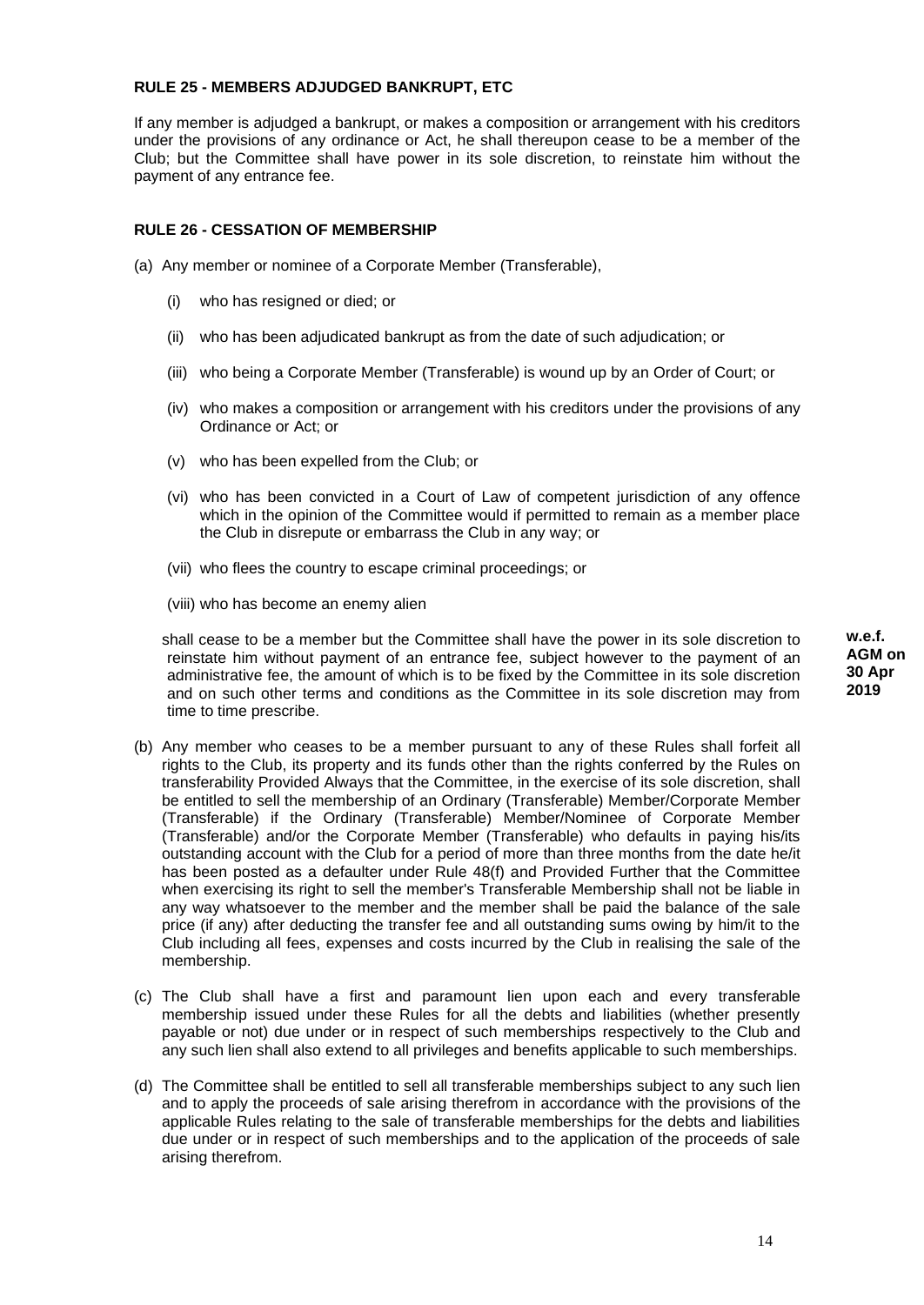# **RULE 27 - VOTING RIGHTS AND PRIVILEGES**

Only Honorary Life Members, Life Members, Ordinary Members, Ordinary (Transferable) Members and Nominees of Corporate Members (Transferable) may attend and vote at General Meetings of the Club or stand for election to the Committee of the Club.

**w.e.f. SGM on 01 Apr 2014**

# **RULE 28 - EXPULSION OF MEMBERS**

The Committee shall have power to expel any Honorary Life Member, Life Member, Ordinary Member, Ordinary (Transferable) Member, Term Member, Sports Member or Nominee of Corporate Member (Transferable) who shall offend against the Rules or Bye-Laws of the Club or whose conduct shall in the opinion of the Committee render him unfit for membership of the Club. Before any such member is expelled the Secretary shall give him a minimum of seven days written notice to attend a meeting of the Committee and give an explanation, and shall inform him of the complaints made against him. No member shall be expelled unless at least two-thirds of the Committee then present vote in favour of his expulsion.

# **RULE 29 - APPEAL AGAINST EXPULSION**

- (a) Any expelled member shall have the right exercisable in writing within 21 days of the written receipt of notice of his expulsion to require the Committee to reconsider its decision and may at the request of the Committee attend a meeting of and make representations to the Committee for this purpose.
- (b) The Committee when reconsidering its decision may consist of members other than those in the Committee whose decision is being reconsidered.

#### **RULE 30 - WITHDRAWAL OF PRIVILEGES**

The Committee may withdraw the privileges of the Club from any member, except for the categories mentioned in Rule 28, without stating their reason therefore and such member upon being so notified in writing by the Secretary shall automatically cease to be a member of the Club.

#### **RULE 31 - SUSPENSION OF MEMBERS**

For the reasons stated in Rule 28 the Committee may suspend any of the said members stated therein, after or without, at their sole discretion, complying with the formalities mentioned in the said Rule 28.

#### **RULE 32 - OUTBREAK OF WAR**

Any member who is by birth or naturalisation the subject of a country which enters into a state of war with the Republic of Singapore shall upon the outbreak of such war cease to be a member of the Club.

# **RULE 33 - EFFECT OF CEASING TO BE A MEMBER**

Any person shall, upon ceasing to be a member of the Club, forfeit all right and claim upon the Club and its property and funds.

#### **RULE 34 - MANAGEMENT OF CLUB**

The Club shall be managed by a Committee consisting of a President, Deputy President, Chairman of Games Control Board, Finance Member and 8 other Members all of whom shall be elected at the Annual General Meeting or at a General Meeting. The maximum term for President, Deputy President, Chairman of Games Control Board and Finance Member is three

**w.e.f. SGM on 30 Oct 2021**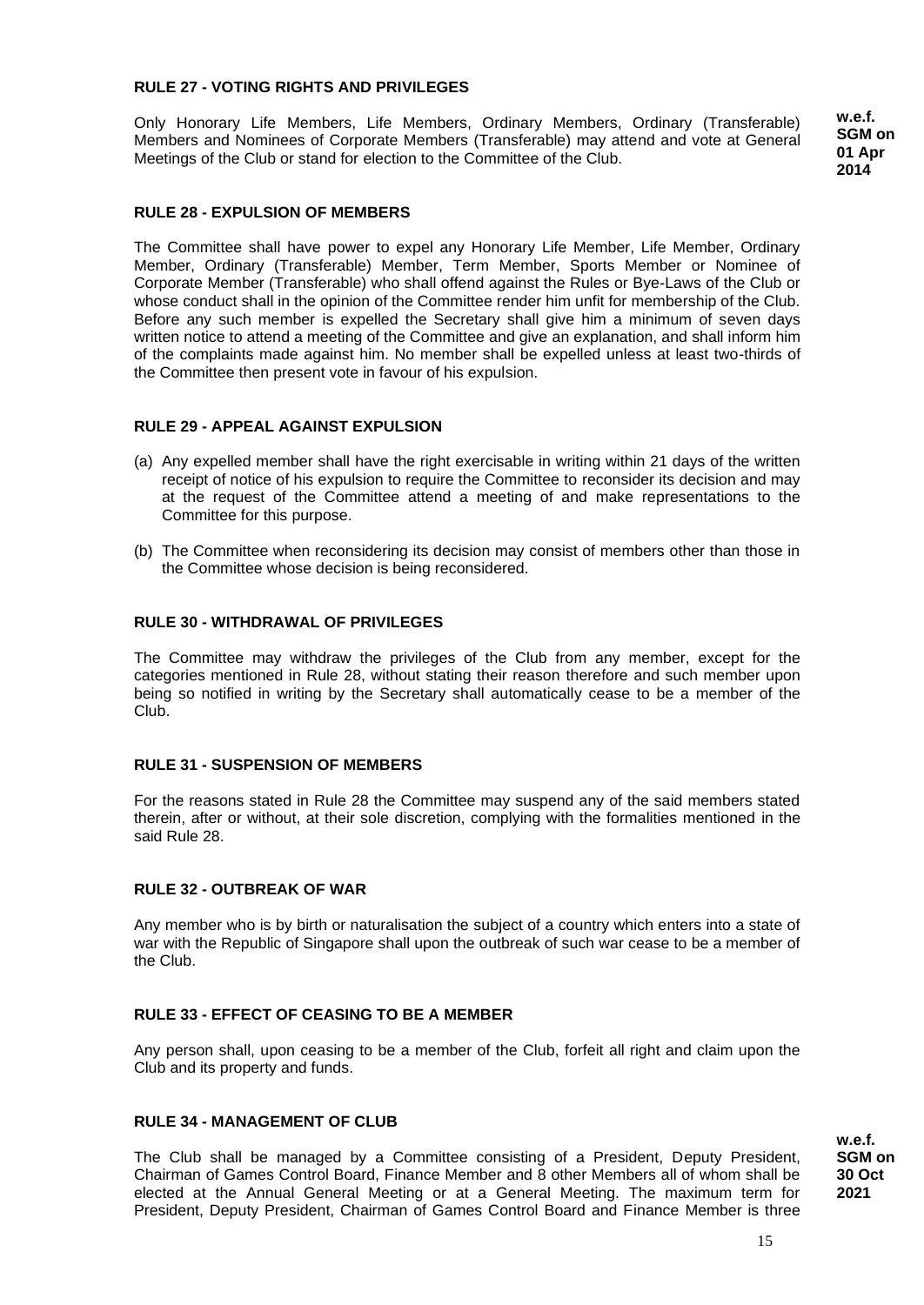consecutive electoral terms. After which the person will stand down for a minimum of one electoral term before being eligible for re-election to the same position. An "electoral term" shall mean the period beginning with an election of the Committee taking place at a General Meeting and ending at the next General Meeting at which an election of the Committee takes place. An "electoral term" shall also include the period beginning with an election to fill a vacancy under either sub-paragraphs (d) or (e) of Rule 35 and ending at the next General Meeting at which an election of the Committee takes place.

# **RULE 35 - ELECTION OF COMMITTEE**

- (a) Every candidate for election shall be proposed and seconded on the prescribed forms and such forms must be signed by the Candidate for election as signifying his willingness and eligibility to accept office, but the Committee may in special circumstances as determined by it in its sole discretion waive this requirement. Nominations must be received by the Secretary not less than 6 clear days before the date of the Annual General Meeting and the names of those nominated shall be posted on the Notice Board not less than 5 clear days before the date of the Annual General Meeting.
- (b) Election shall be by ballot when the nominations exceed the required number and in the event of election by ballot of the eight other Members of the Committee referred to in Rule 34 votes cast by a member for less than six or more than eight of the nominees shall be deemed to be invalid. If insufficient nominations are received the members present at the Annual General Meeting shall be entitled to propose, second and elect such further members of the Committee as are necessary to complete the required number.
- (c) No person shall be eligible for election to the Committee
	- (i) unless he has been an Honorary Life or Life Member, Ordinary Member, Ordinary (Transferable) Member or a Nominee of a Corporate Member (Transferable) for at least one year next preceding the date of the election.; and
	- (ii) where such a person has previously been suspended by the Club for a term of 3 months or more, a period of 5 years had passed between the time of completion of the period of suspension and the AGM at which the person wishes to be elected to the Committee.
- (d) The Committee shall be empowered to elect members to fill vacancies occurring in the Committee during its term.
- (e) Where a vacancy occurs in the posts of the President, Deputy President, Chairman of Games Control Board and/or Finance Member, the Committee shall within one (1) month of such vacancy or vacancies so occurring call for a General Meeting to elect a new President, Deputy President, Chairman of Games Control Board and/or Finance Member, as the case may be, to fill such vacancy or vacancies, PROVIDED ALWAYS that where such vacancy or vacancies occur(s) less than three (3) months before the date on which the next Annual General Meeting must be held, the Committee shall not be bound to call for a General Meeting to fill the vacancy or vacancies under this Rule and the said vacancy may be filled at the next Annual General Meeting.
- (f) The Committee may elect from one of its elected members an acting President, Deputy President, Chairman of Games Control Board and/or Finance Member, as the case may be, in the interim pending the elections to be held under Rule 35(e) above. For the avoidance of doubt, no member co-opted into the Committee under Rule 35(d) may be elected under this Rule to assume any of the aforesaid four (4) positions that may become vacant.

# **RULE 36 - PROCEDURE AT COMMITTEE MEETINGS**

- (a) Four Members of the Committee shall form a quorum.
- (b) The President, or in his absence the Deputy President, shall preside at meetings of the Committee. In the absence of both the President and the Deputy President, the Committee members present shall elect one of their number to preside.

**w.e.f. AGM on 29 Aug 2020**

> **w.e.f. AGM on 29 Aug 2020**

**w.e.f. AGM on 24 Mar 2009**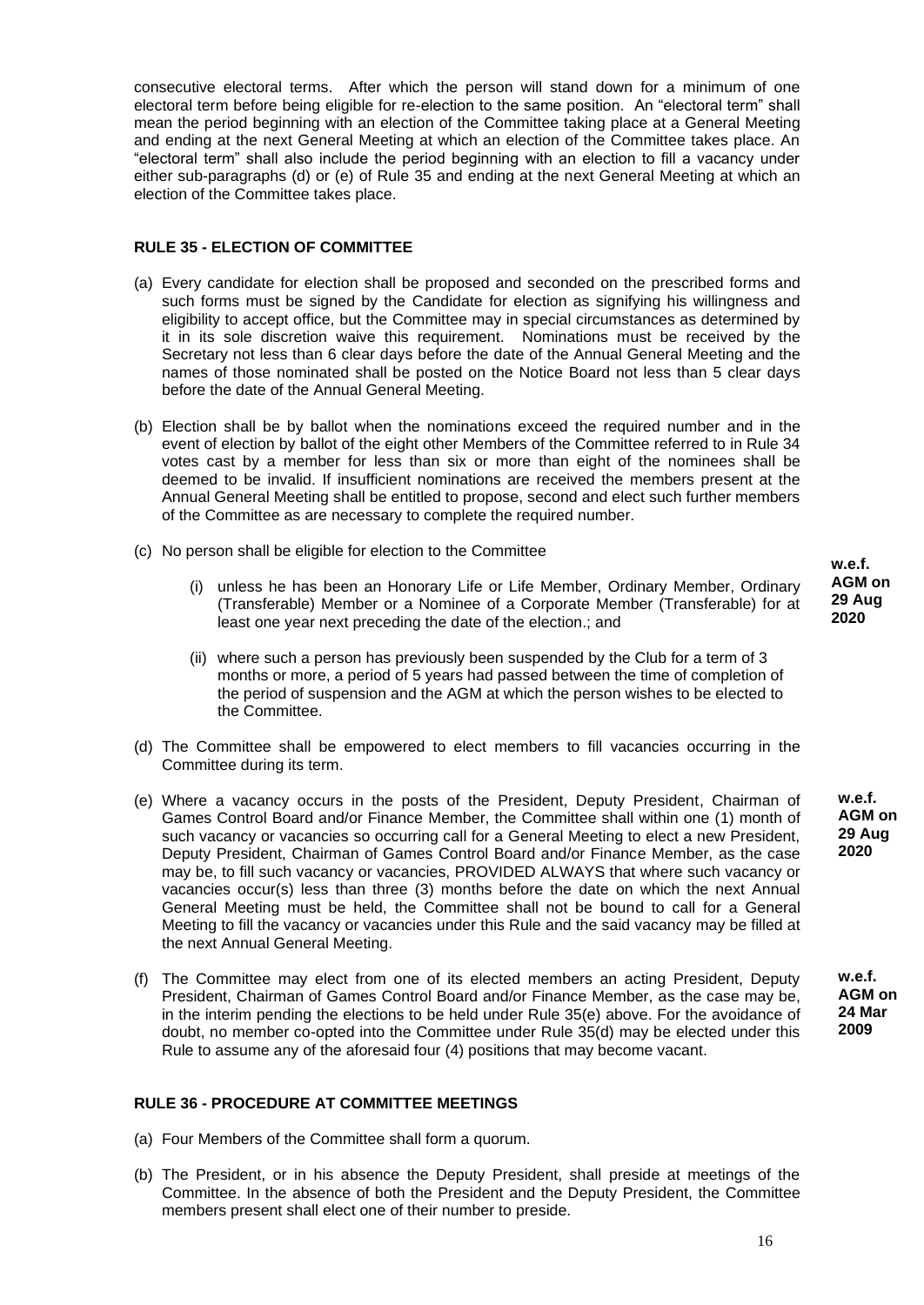(c) If votes for and against a motion are equal the Chairman of the Meeting shall have a second or casting vote.

# **RULE 37 - POWERS OF COMMITTEE**

- (a) The Committee shall exercise all such powers and do all such things as may be exercised or done by the Club save that the Committee shall not incur any expenditure exceeding \$300,000 on any one project without the consent of the members in General Meeting.
- (b) If in the opinion of the Committee it is desirable to grant any lease, tenancy or licence of the Club House or any part thereof, the consent of the members in General Meeting shall first be obtained and permission to renew vary or extend any such lease, tenancy or licence when it expires shall be obtained from members in General Meeting.
- (c) The Committee shall, however, have power to grant the exclusive use of the Club premises or any part thereof to any member or group of members for such time and upon such conditions as the Committee thinks fit. Notice in writing of such approval having been granted shall be given by notice on the Club notice board. The Committee in its sole discretion may make an extra charge to a member or group of members for such exclusive use of the Club premises or any part thereof.
- (d) The Committee may appoint one or more of its Members to a Sub Committee or Sub Committees with power to co opt from the general body of Members, and delegate to such Sub Committees part of their duties or powers.
- (e) Notwithstanding Rule 37(a) the Committee may invest the funds of the Club in accordance with the terms of reference and investment framework agreed, from time to time, by the Committee. Such investment framework shall be made available to members upon request and included in the reports issued by the Committee in accordance with Rule 56(a).

**SGM on 30 Oct 2021**

**w.e.f.**

**w.e.f. AGM on 24 Apr 2021**

# **RULE 38 - ATTENDANCE OF COMMITTEE MEMBERS AT MEETINGS**

Any member of the Committee absenting himself from 3 consecutive Committee Meetings without explanations satisfactory to the Committee shall cease to be a member of the **Committee.** 

# **RULE 39 - APPOINTMENT OF SECRETARY, ETC.**

- (a) The Committee shall appoint such person, company or firm as they think fit to the offices of Secretary and/or Manager of the Club or of Treasurer of the Club and shall fix the remuneration to be paid to such person, company or firm and may terminate such appointment as the Committee shall think fit.
- (b) The Secretary and any Treasurer other than an Honorary Secretary and Treasurer shall not be allowed to vote at General Meetings and shall not be eligible for election to the Committee. Provided that if the office of Secretary and/or Treasurer shall be held by a firm or company this rule shall not apply to any member, director or other officer of such firm or company as the case may be except that any such member, director or other officer may not take part in any discussion or vote on any motion which concerns the interests of his firm or company.

#### **RULE 40 - MEMBERS' ADDRESSES**

Every member of the Club shall from time to time as may be required by the Club communicate in writing to the Secretary his address or that of his banker or agent, and all notices and accounts posted by the Club to such address shall be considered as having been duly given on the day following the date of posting.

For the purposes of this Rule an address of a member or that of his banker or agent shall include any address used for electronic communication.

**w.e.f. AGM on 24 Apr 2018**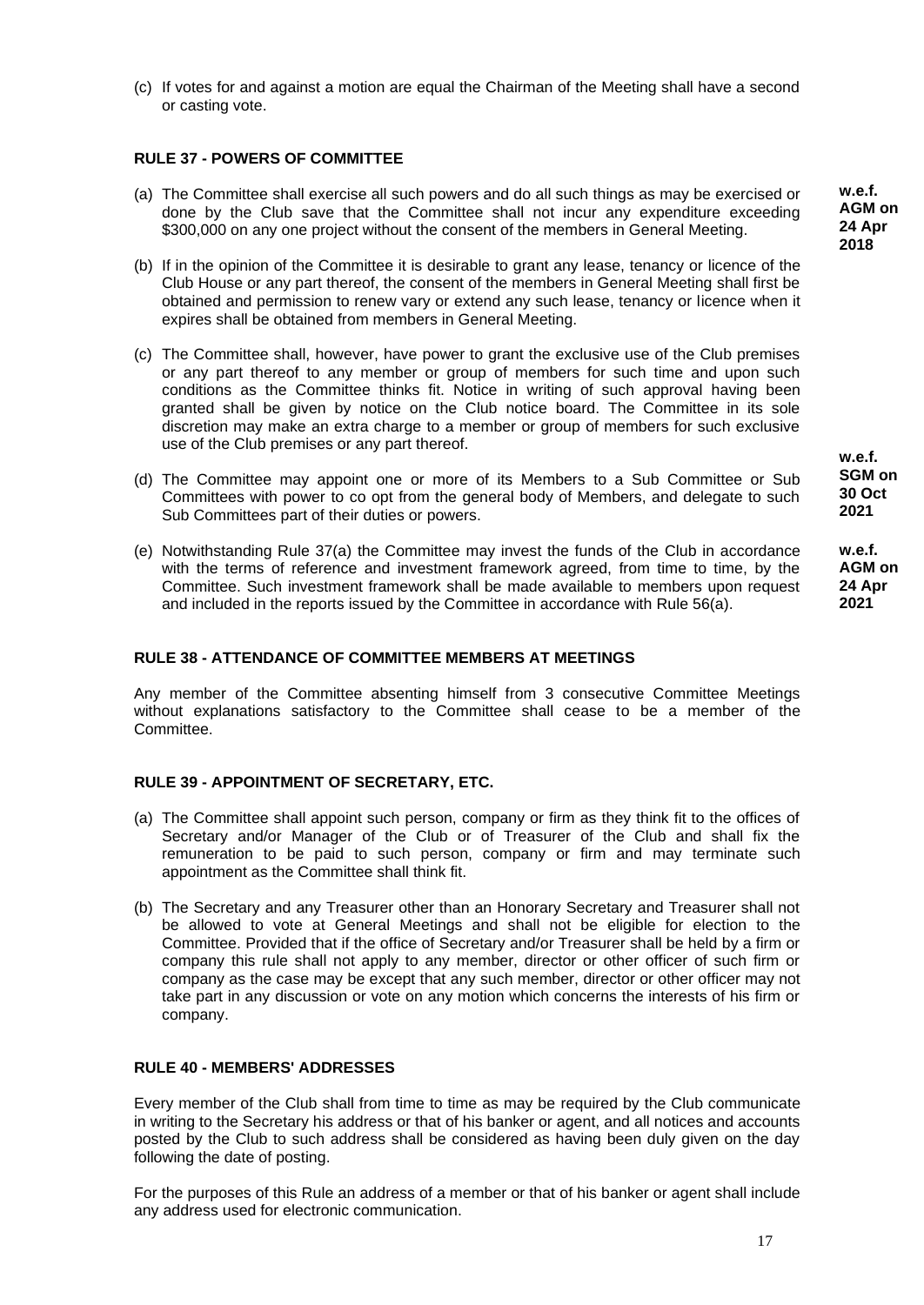# **RULE 41 - GAMES CONTROL BOARD**

There shall be a Games Control Board consisting of a Chairman elected under Rule 56(b) and the convenors of the various games sections.

# **RULE 42 - BYE-LAWS**

- (a) The Committee shall have power to frame new Bye-Laws and rescind or alter existing Bye-Laws. Such new Bye-Laws and/or rescissions or alterations to existing Bye-Laws shall be posted on the Notice Board of the Club for fourteen days during which time any thirty members who are entitled to vote at general meetings may, by notice in writing to the Secretary, require the opinion of a General Meeting to be taken thereon. If no such notice be given, the new Bye-Laws and/or rescissions or alterations to existing Bye-Laws shall become binding on all members at the expiration of such fourteen days.
- (b) If the required notice as set out in (a) above is given within the fourteen (14) days, the Committee shall convene a Special General Meeting within twenty one (21) days after receiving such a notice, for the sole purpose of seeking the approval of members in respect of the proposed new Bye-Laws and/or alterations or rescissions to the existing Bye-Laws.
- (c) Notwithstanding Rule 58(a), the quorum for any Special General Meeting called under this Rule must include not less than 75 per cent in number of the members who signed the request that the opinion of a General Meeting be taken.

# **RULE 43 - CLUB ACCOUNTS**

The Club shall maintain a bank account with such bank(s) as the Committee may determine. All cheques on the Club account shall be signed by at least two persons so authorised by the Committee. The accounts of the Club shall be audited by an Auditor or Auditors to be elected or appointed each year at the Annual General Meeting of the Club; provided that the Committee shall have power to appoint a substitute Auditor(s) in the event of the duly elected Auditor(s) resigning. The financial year shall be 1 January to 31 December.

#### **RULE 44 - ENTRANCE FEES, RENEWAL FEES AND CONVERSION FEES**

- (a) The Committee shall from time to time, in its sole discretion, prescribe or vary the entrance fee, renewal fee, conversion fee, transfer fee or such administrative fees for all categories of members not exempted from paying such fees as provided by these Rules except for the following:
	- (i) Transfer fees (which for Individual Memberships are currently S\$10,000.00 and for Corporate Memberships are currently S\$20,000.00) provided always that the Committee may in its sole discretion prescribe a higher transfer fee from time to time.
	- (ii) Visiting members shall not be liable to pay an entrance fee.
- (b) An entrance fee shall be due and payable upon the applicant being accepted as a candidate awaiting election. Any candidate awaiting election the acceptance of whose application for membership is rejected, withdrawn or lapses shall have his entrance fee repaid forthwith, less an administrative fee, the amount of which is to be fixed by the Committee in its sole discretion and all debts (if any) due to the Club incurred by the candidate from the date of his application till the rejection of his application by the Committee, or till the nomination is withdrawn or lapses, as the case may be.
- (c) Renewal fees and conversion fees shall be payable on notification that the application for renewal or conversion has been accepted.

**w.e.f. AGM on 29 Mar 2011**

**w.e.f. SGM on 01 Apr**

**w.e.f. AGM on 30 Apr 2019**

**2014**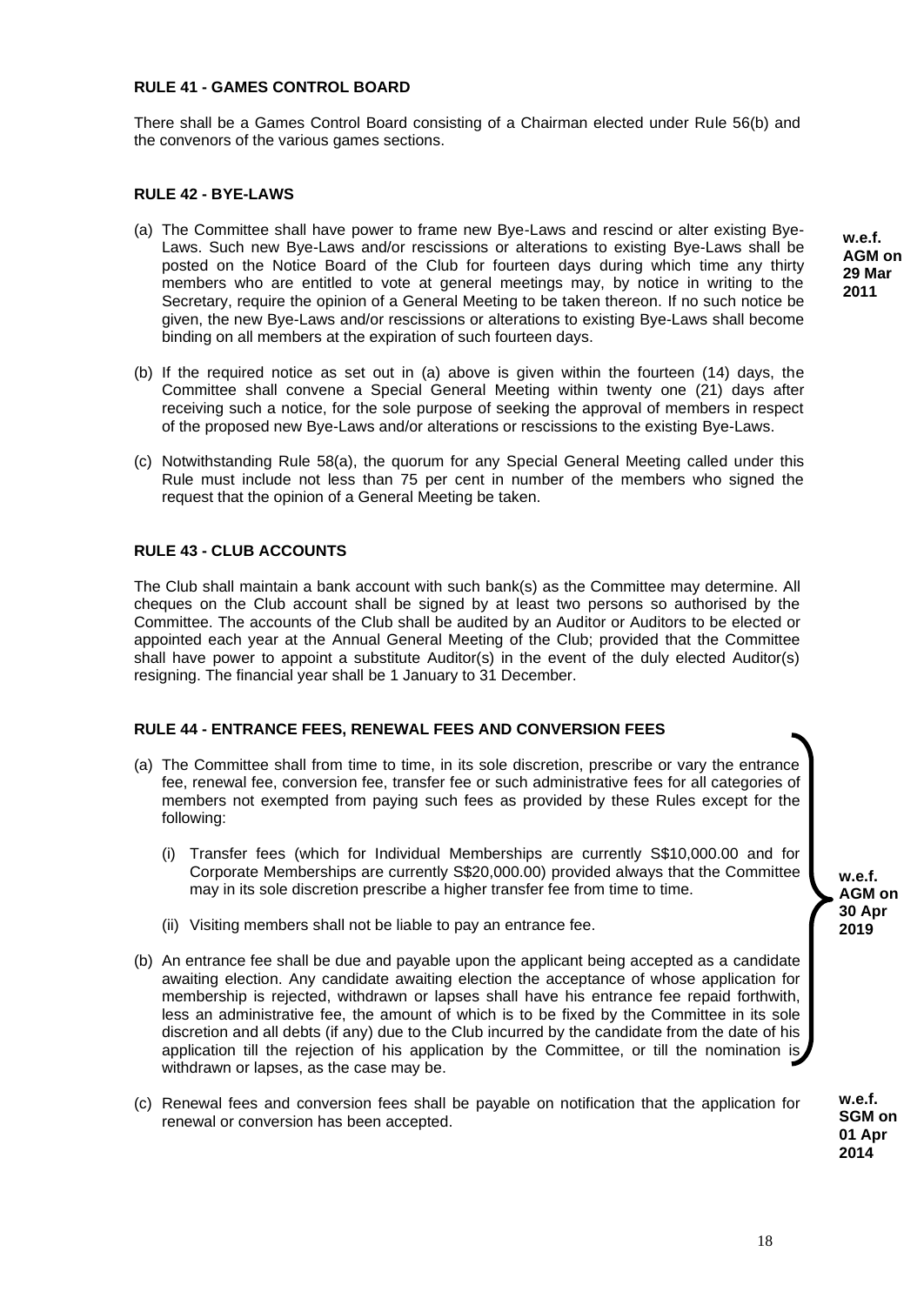#### **RULE 45 - SUBSCRIPTIONS**

- (a) Monthly subscriptions shall be payable in advance with effect from the date on which the application for membership or conversion is accepted. A full month's subscription shall be payable for any part of a month for which a person is a member. **w.e.f. SGM on 01 Apr 2014**
- (b) that the monthly subscriptions for the following categories of Members:
	- (i) Ordinary Members;
	- (ii) Term Members;
	- (iii) Sports Members;
	- (iv) Ordinary (Transferable) Members; and
	- (v) Corporate (Transferable) Members (per nominee) and
	- (vi) Family Members per head

may be revised each year from their current respective monthly sums based on the following formula -

[(40% X Total Wage Change) + (40% X CPI: Recreation & Others) + (20% X CPI: Food)] X Existing membership subscription fee (rounded down to the nearest dollar).

Provided always that the Committee shall have the discretion to propose such revised subscription fees, notwithstanding the application of the above formula.

Save where expressly stated otherwise, the following words used in this rule shall have the following meanings-

"Total Wage Change" means the annual rate of increase or decrease of employees' wages in Singapore as defined and published by the Singapore Ministry of Manpower in its latest annual "Report on Wages in Singapore".

CPI: Recreation & Others" means the annual Consumer Price Index for Recreation & Others items as defined and published by the Singapore Statistics department in its latest annual "Yearbook of Statistics Singapore".

"CPI: Food" means the annual Consumer Price Index for Food items as defined and published by the Singapore Statistics department in its latest annual Yearbook of Statistics Singapore".

Save as herein provided, all other categories of membership shall pay such subscriptions as shall be determined by the Committee in its sole discretion from time to time.

(c) In any event, the proposed revision in the subscription fees in accordance with Rule 45 (b) above, shall always be subject to members' approval at a General Meeting, and if so approved, shall be implemented within four (4) months from the date of such General Meeting.

# **RULE 46 - WAIVER OF ENTRANCE FEES AND SUBSCRIPTIONS**

The Committee shall have power to waive in whole or in part entrance fees and subscriptions, and may do so either generally or in respect only of individual members or of particular categories of members. All waivers of subscription shall be revocable at any time by the Committee in writing and in its sole discretion but the revocation shall not have retrospective effect.

# **RULE 47 - LIABILITY OF A CANDIDATE AWAITING ELECTION**

A candidate awaiting election shall be personally liable to the Club for any debt due to the Club incurred by the candidate from the date of his application till the rejection of his application by the Committee, or till the nomination is withdrawn or lapses, as the case may be, and shall also be required to maintain a deposit with the Club pursuant to Rule 49.

**w.e.f. SGM on 01 Apr 2014**

**2010**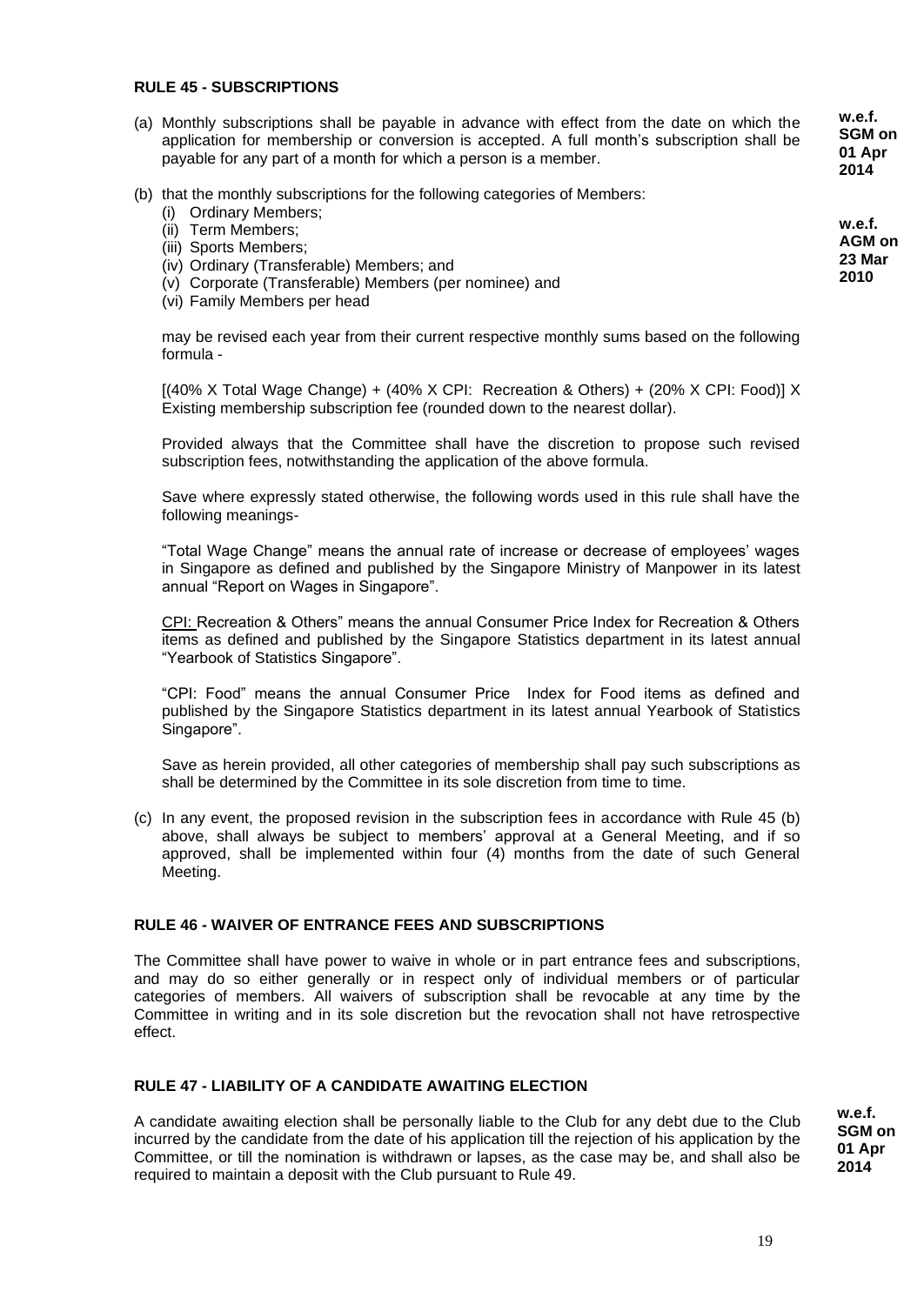#### **RULE 48 - MEMBERS' ACCOUNTS**

- (a) The accounts of all members shall be made up to the last day of every month but the Committee may cause the account of a member to be made up to any other date as it may in its sole discretion determine.
- (b) The rendering of a members' account may take any form that the Committee in its sole discretion shall determine from time to time.
- (c) The Committee may at any time without assigning any reason call upon a member/members to put and keep his/their account in credit in such sum or sums as the Committee in its sole discretion shall determine from time to time and any sum or sums required to be put and kept in credit by a member pursuant to this Rule 48(c) and not so deposited by the time limited therefore shall be deemed to be an overdue account payable by such member to the Club and shall be subject to the terms of Rule 48.
- (d) The Committee may in its sole discretion exercisable at any time by prior notice in writing to any member impose upon such member a prescribed credit limit (which also upon prior notice in writing to the member concerned may from time to time in the sole discretion of the Committee be adjusted upwards or downwards as the case may be) which upon being reached shall automatically result in the immediate suspension of such member's credit privileges with the Club until such time as the member concerned settles in full his account with the Club.
- (e) Members' accounts are payable on presentation and if not paid in full by the last day of the month in which it is presented the Committee may in its sole discretion levy a fine. The said fine if levied shall be deemed to be due on the first day of each month that the account or balance thereof is outstanding and a member shall not be entitled to a refund or reduction for any reason whatsoever. The said fine shall not exceed one percent per month of the overdue account or balance thereof on the date of each levy.
- (f) In addition to levying a fine for breach of (e) above the Committee may suspend the member from all privileges of membership and if the account is still not paid in full within the period of grace given by the Committee in its sole discretion the member may be posted as a defaulter whereupon he shall cease to be a member of the Club.
- (g) The Committee in its sole discretion may postpone or waive any suspension of any member or reinstate any person who ceases to be a member under this Rule without payment of an entrance fee, subject however to the payment of an administrative fee, the amount of which is to be fixed by the Committee in its sole discretion and on such other terms and conditions as the Committee in its sole discretion may from time to time prescribe Provided Always that in the case of a reinstatement under this Rule such shall be conditional upon the reinstated member undertaking to settle all his future accounts with the Club in a manner determined by the Committee in its sole discretion.

**w.e.f. AGM on 30 Apr 2019**

# **RULE 49 - DEPOSIT**

- (a) Every member shall be required to deposit with the Club such sum or sums as the Committee in its sole discretion shall determine from time to time.
- (b) Any sum or sums required to be deposited by a member pursuant to Rule 49(a) above and not so deposited by the time limited therefor shall be deemed to be an overdue account payable by such member to the Club and shall be subject to the terms of Rule 48 above.
- (c) Upon cessation or transfer of a member's membership his deposit with the Club or the balance thereof shall be refunded to him without interest after deducting all outstanding sums if any owing by him to the Club.

#### **RULE 50 – CLUB'S ADDRESS NOT TO BE USED FOR BUSINESS, ETC.**

No member shall give the address of the Club in any advertisement, or use the Club address for business purposes. No paper, notice, or placard written or printed, shall be exhibited, put in the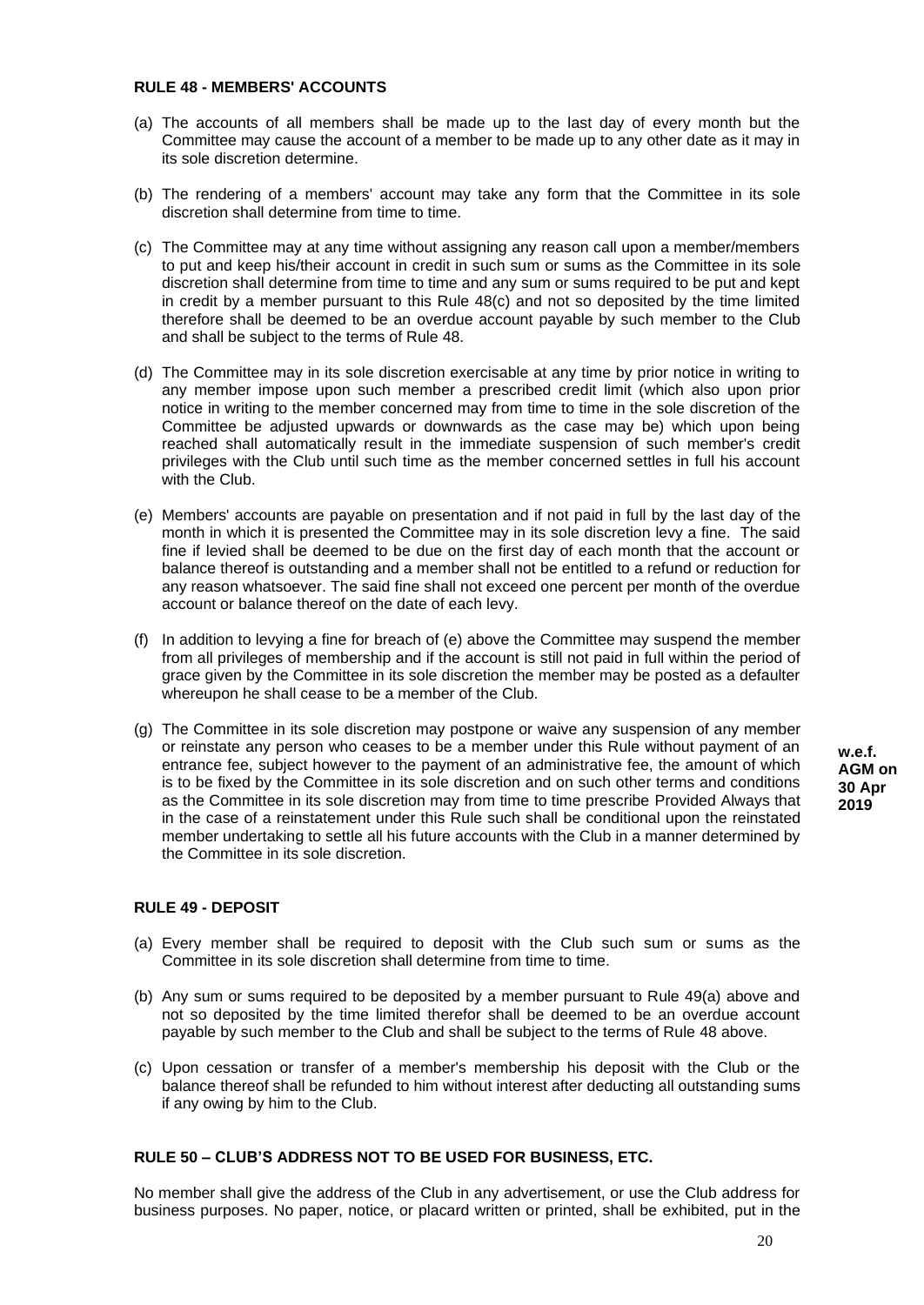Club House, or in anyway brought to the notice of members without the sanction of the Committee.

# **RULE 51 - CLUB EMPLOYEES AND COMPLAINTS**

No member shall reprimand, assault, threaten and/or abuse a Club employee. If a member has any cause of complaint he shall bring the same to the notice or attention of the Committee in writing.

**w.e.f. AGM on 25 Apr 2017**

### **RULE 52 - GUESTS**

(a) Any member, except for Visiting and Invited Members, shall be entitled to introduce guests to the Club; provided that no person who has been expelled as a member of the Club or who has been posted as a defaulter under Rule 48(f) or whose application for membership has been declined or who is a person who has been declared by the Committee as unsuitable to be introduced as a guest shall be introduced as a guest, unless with the leave in writing of the Committee.

The member introducing a guest shall on each day on which such guest makes use of the Club enter the guest's name and address with his own in the book provided for the purpose.

- (b) The Committee shall have the power to control or restrict the introduction of guests.
- (c) Any member introducing a guest shall be responsible for the observance by such guest of the Rules and Bye-Laws of the Club.

#### **RULE 53 - BREAKING, ETC. AND REMOVAL OF CLUB PROPERTY**

No person (unless expressly authorised to do so) shall take away, or permit, to be taken away, from the Club, under any pretence whatsoever, or shall injure or destroy, any property of any kind whatsoever belonging to the Club. If a member offends against this rule he shall, and if a guest offends this rule the member who introduced him shall, pay the cost of replacement and/or repairs as well as a fine in such amount as the Committee shall in its sole discretion determine from time to time.

#### **RULE 54 - USE OF CLUB AND SALE OF LIQUOR, ETC**

The Committee shall have the right to restrict the use of any part of the Club premises by any category or categories of member(s) and subject thereto and to the express provisions of these Rules or any Bye-Laws made hereunder all members shall be entitled at all times to use in common all the premises and property of the Club and to be supplied at such charges as the Committee shall determine in its sole discretion with such meals, refreshments, liquors, services and things as are provided by the Club for the use of its members.

#### **RULE 55 - BORROWING, ETC.**

No member shall, except with the consent of the Committee in writing, borrow in the name of, or pledge the credit of, the Club.

#### **RULE 56 - ANNUAL GENERAL MEETING**

The Annual General Meeting of the Club shall be held annually each year within four months of the close of the financial year on a date chosen by the Committee of which due notice shall have been given in accordance with the terms of Rule 57(a) hereof for the following purposes:

(a) To receive and, if approved, pass the audited accounts for the concluded financial year and to receive the reports of the Committee on the affairs of the Club during such concluded financial year.

**w.e.f. SGM on 17 Oct 2011**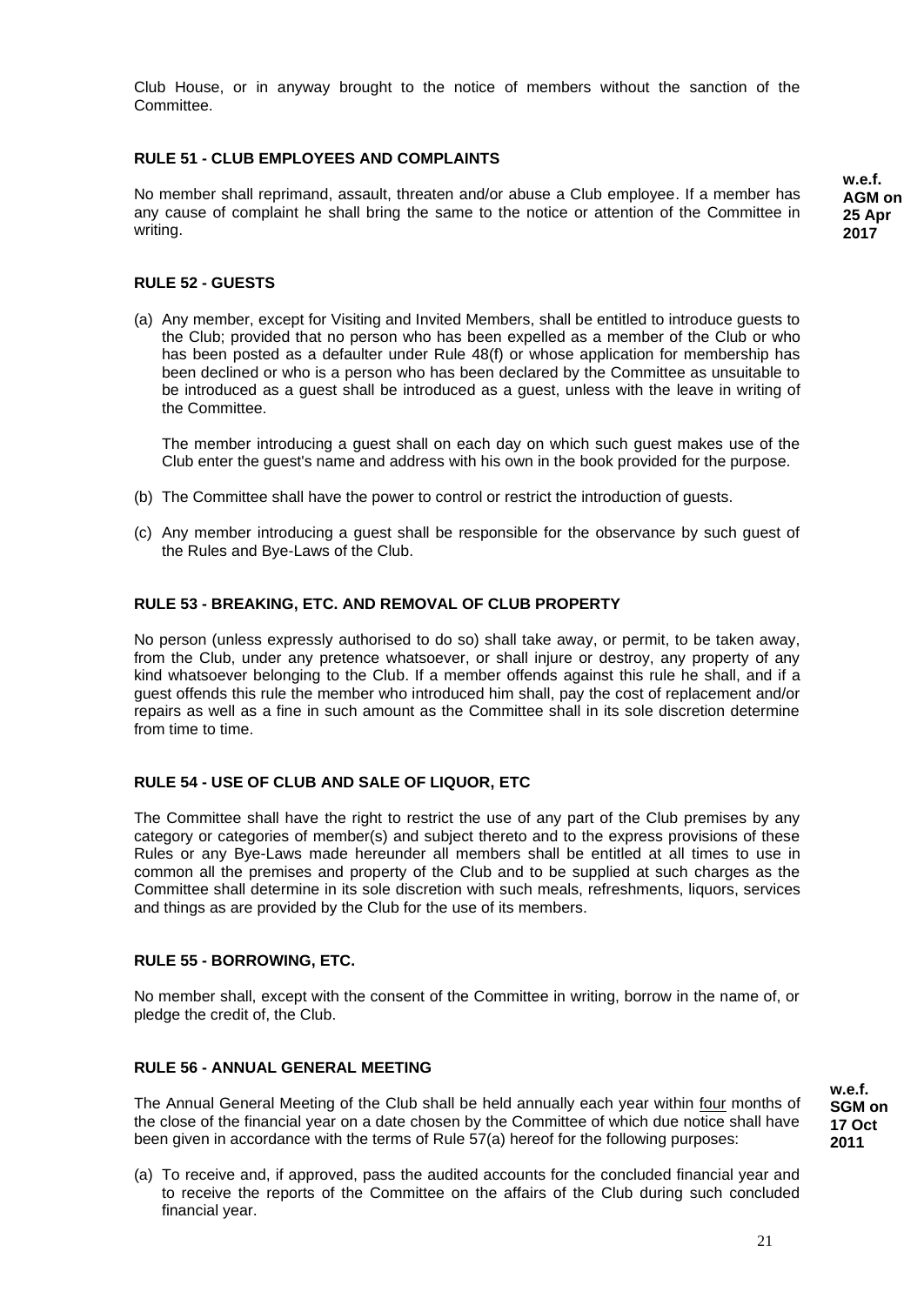(b) To elect a President, Deputy President, Chairman of Games Control Board, Finance Member and 8 other Members of the Committee in accordance with Rule 34 and Rule 35 hereof.

**w.e.f. SGM on 30 Oct 2021**

(c) To transact any other business.

# **RULE 57 - PRELIMINARIES TO GENERAL MEETINGS**

- (a) Written notice of every General Meeting, specifying the business to be dealt with, shall, not less than fifteen days before the date of the Meeting be despatched to all Honorary Life Members, Life Members, Ordinary Members, Ordinary (Transferable) Members and Nominees of Corporate Members (Transferable) of the Club residing in Singapore and shall be posted in a prominent place or places in the Club premises.
- (b) In the case of the Annual General Meeting a copy of the audited Statement of Accounts and Balance Sheet of the preceding financial year together with the report of the General Committee shall accompany such notice and be posted as hereinbefore provided.
- (c) The accidental omission to give notice of any meeting to, or the non-receipt of such by, any of the Honorary Life Members, Life Members, Ordinary Members, Ordinary (Transferable) Members or Nominees of Corporate Members (Transferable) shall not invalidate any resolution passed or thing done at any such meetings.
- (d) No resolution shall be proposed at any General Meeting unless the terms thereof have been previously notified to the Secretary in writing not less than 10 clear days before the date of the Meeting, provided always that at any General Meeting any member may address the meeting on any matter concerning the Club. Any such notice received by the Secretary shall, if it has been received in sufficient time, be included in the notice convening the General Meeting. For the purposes of this Rule the Committee shall decide what is sufficient time and their decision shall be final.
- (e) Notwithstanding Rule 57 (d), unless proposed by the General Committee, a resolution to be proposed at an Annual General Meeting must be signed by not less than 20 members supporting the proposed resolution. At least 15 of those members who signed the aforesaid resolution must attend that Annual General Meeting, failing which the said resolution shall not be put before the members for consideration and/or to be voted upon.

**w.e.f. SGM on 30 Oct 2021**

# **RULE 58 - QUORUM AND PROCEDURE AT GENERAL MEETINGS**

- (a) At all General Meetings, thirty members comprising those members who are entitled to vote at General Meetings pursuant to Rule 58(d) hereof shall form a quorum.
- (b) If within half an hour from the time appointed for a general meeting a quorum is not present, the meeting, if convened upon the requisition of members, shall be dissolved and in any other case it shall stand adjourned to the same day in the next week at the same time and place, or to such other day and at such other time and place as the Committee may determine in its sole discretion.
- (c) Where the Committee determines in its sole discretion that a general meeting be adjourned to such other day and at such other time and place such notice of meeting in writing shall be given in accordance with these Rules.
- (d) Only Honorary Life Members, Life Members, Ordinary Members, Ordinary (Transferable) Members and Nominees of Corporate Members (Transferable) may be present at a General Meeting and be entitled to vote. A declaration by the Chairman of any meeting that a resolution has been carried unanimously or by a majority or lost and an entry to that effect in the minutes of that meeting shall be conclusive evidence of that fact without proof of the number or proportion of the votes recorded in favour of or against that resolution. The Committee shall also be empowered to determine:-

**w.e.f. SGM on 30 Oct 2021**

(i) Whether voting, which is ordinarily by ballot, shall be conducted physically, electronically or a combination of both means;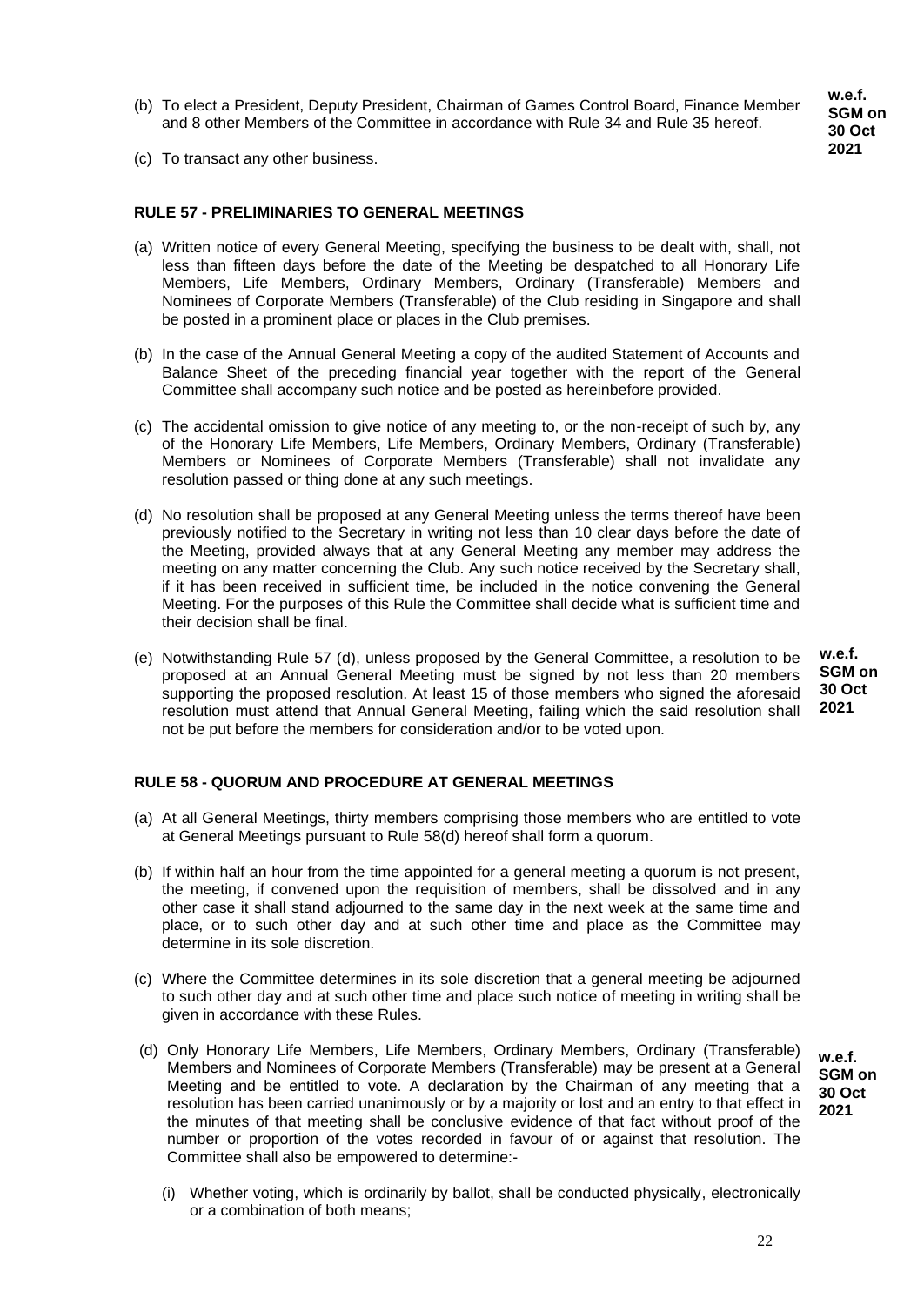- (ii) The process for notices, member registration, attendance and voting at any general meeting to be held physically, electronically or a combination of both.
- (e) At any general meeting the President or failing him the Deputy President or failing both a member to be elected by the Meeting shall preside and shall have a second or casting vote in the event of an equality of votes.

# **RULE 59 - SPECIAL GENERAL MEETINGS**

The Committee may convene a Special General Meeting at any time and shall be obliged to convene a Special General Meeting within 21 days after the receipt of a requisition in writing signed by not less than 50 members comprising those who are entitled to vote at General Meetings pursuant to Rule 58(d) hereof specifying the object of the meeting, being for either of the following purposes:

- (a) To deal with any special matter which the Committee or the members requiring the meeting may desire to place before members in general meeting; or
- (b) To approve or disapprove the expulsion of any Honorary Life Member, Life Member, Ordinary Member, Ordinary (Transferable) Member or Nominee of Corporate Member (Transferable) whose expulsion has been confirmed by the Committee, provided that:-
	- (i) a requisition for a Special General Meeting for this purpose must be received by the Committee within 21 days after the receipt by the expelled member of the notice informing him of the Committee's decision to confirm his expulsion; and
	- (ii) no other business may be transacted at any Special General Meeting convened for this purpose.
- (c) Notwithstanding Rule 58(a) the quorum for any Special General Meeting must include not less than 75 per cent in number of the members who signed the requisition for that Special General Meeting.

# **RULE 60 - LIABILITY OF CLUB**

- (a) The Club shall not be liable in respect of the death of or personal injuries to any member of any category or his guest or guests arising in any way out of his membership of the Club or through his or their use or enjoyment of the Club, its amenities, privileges or facilities or otherwise howsoever arising.
- (b) The Club shall not be liable for the loss or damage to any articles or property whatsoever brought onto the Club premises or compound by a member of any category or his guest or guests or entrusted to an employee of the Club.

# **RULE 61 - ALTERATION AND BINDING EFFECT OF RULES**

- (a) No Rule of the Club shall be repealed, or altered, nor shall any new rule be made, except at a General Meeting, and the intention to propose any new Rules or alterations to the existing Rules shall be clearly stated in writing to the Secretary, who shall insert in the Notice posted in accordance with Rule 57, the new Rules or the alterations proposed to the existing Rules.
- (b) The Club shall not amend its Constitution without the prior approval in writing of the Registrar of Societies. Upon receipt of the Registrar of Societies' sanction, the Rule(s) shall be deemed to have come into effect on the date of the General Meeting in which the members had voted in favour of the said deletions, alterations and/or additions.
- (c) Subject to the said sanction of the Registrar of Societies, any such deletions, alterations, or additions to the Rules so made shall be binding upon every Member who shall be entitled to inspection of a copy of the current Rules.

**w.e.f. AGM on 24 Mar 2009**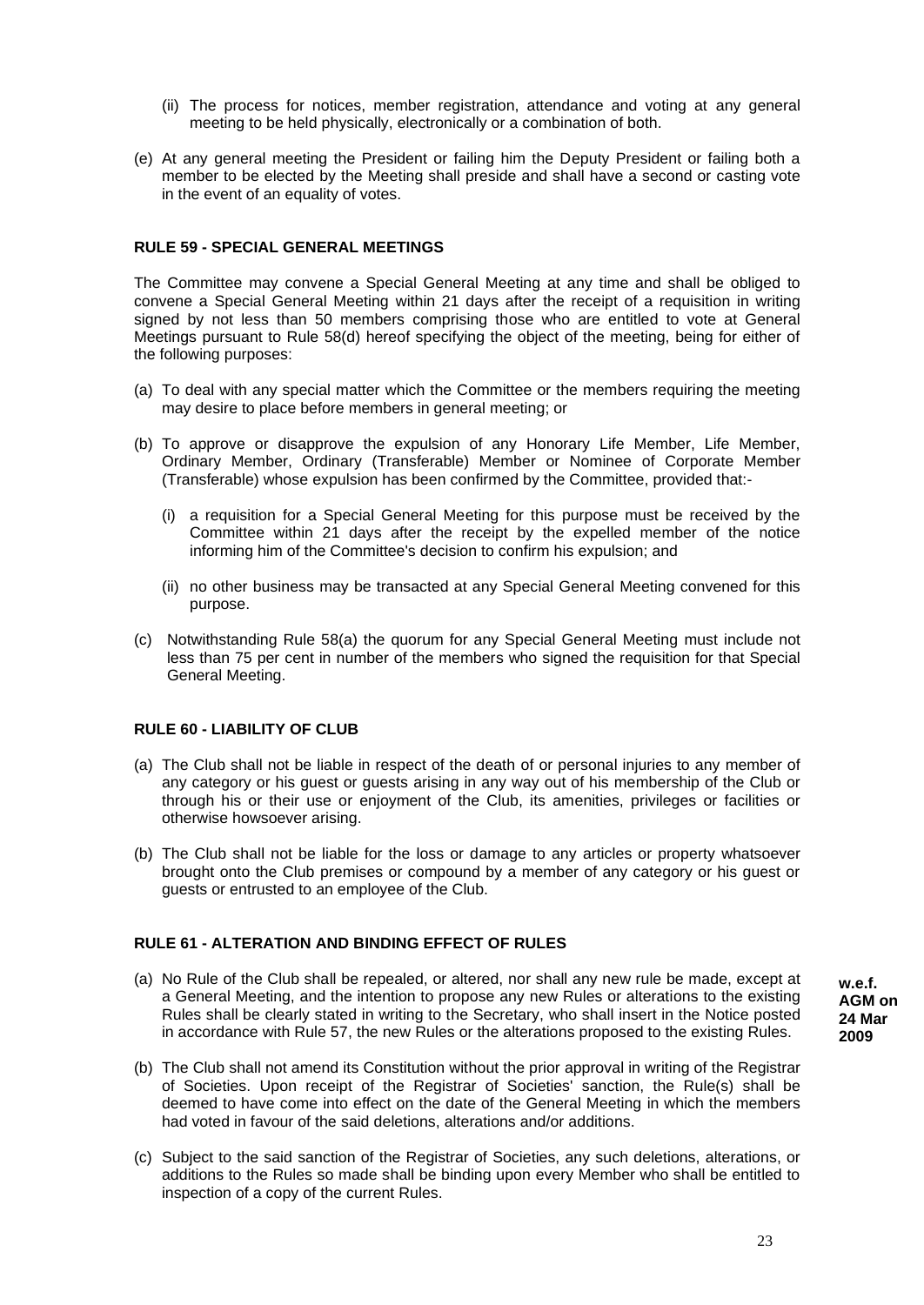#### **RULE 62 - DISSOLUTION OF CLUB**

- (a) The Club shall not be dissolved except with the consent of not less than three-fifths of the Honorary Life Members, Life Members, Ordinary Members, Ordinary (Transferable) Members, and Nominees of Corporate Members (Transferable) of the Club for the time being ordinarily resident in Singapore expressed either in person, or by proxy, or by postal vote, at a General Meeting convened for such purpose.
- (b) In the event of the Club being dissolved all debts and liabilities of the Club shall be fully discharged and the remaining funds divided equally among the Ordinary Members, Ordinary (Transferable) Members, Corporate Members (Transferable) and Life Members (except those portions of such remaining funds which are monies earned or identified as income or profits from the use of fruit machines and/or from any other approved private lottery as defined under the Private Lotteries Act, Cap 250, 1970 Edition which shall be donated to approved charities in Singapore).
- (c) Notice of dissolution shall be given within seven days of the dissolution, to the Registrar of Societies.

# **RULE 63 - MEDIATION**

- (a) It shall be a legal obligation on the part of any member who has a dispute or difference with the Club and/or the Committee to resolve such dispute or difference through mediation before such member resorts to court proceedings to resolve the same.
- (b) When mediation is required the Mediator shall be appointed jointly by the member and the Club and/or the Committee as the case may be within one month of the dispute or difference arising and in default the appointment shall be made by the Chairman of the Singapore Mediation Centre which appointment shall be binding on all parties to the dispute or difference.
- (c) For the avoidance of doubt this Rule shall amount to a condition precedent on the part of any member who has a dispute or difference with the Club and/or the Committee to attempt mediation as a means of resolving the dispute or difference before referring the same to court proceedings

#### **RULE 64 - TRANSITIONAL RULES GOVERNING THE CONVERSION OF MEMBERSHIP TO ORDINARY (TRANSFERABLE) MEMBERSHIP**

- (a) These Rules shall upon approval by members and the Registrar of Societies come into effect immediately in accordance with Rule 61(b).
- (b) The Committee shall make such Rules or Bye-Laws to invite the following categories of members (of whom are members prior to the adoption of these Rules) to convert their membership to Ordinary (Transferable) Members on such terms and conditions and at such fees that the Committee in its sole discretion shall determine:
	- (i) Life Members; and
	- (ii) Ordinary Members.
- (c) In the event that existing members invited to convert their membership to Ordinary (Transferable) Membership fail to convert by the time stipulated they shall remain as Life Members or Ordinary Members, as the case may be, subject to the relevant Rules concerning the conversion of existing members of each relevant category of membership.
- (d) Notwithstanding the provisions of Rules 19 and 20, no new Ordinary (Transferable) Member or Corporate Member (Transferable) shall be permitted to transfer his / its membership until the expiry of a minimum relevant period/moratorium of three (3) years and such additional period/moratorium, if any, to be fixed by the Committee in its sole discretion.

**w.e.f. SGM on 01 Apr 2014**

> **w.e.f. SGM on 17 Oct 2011**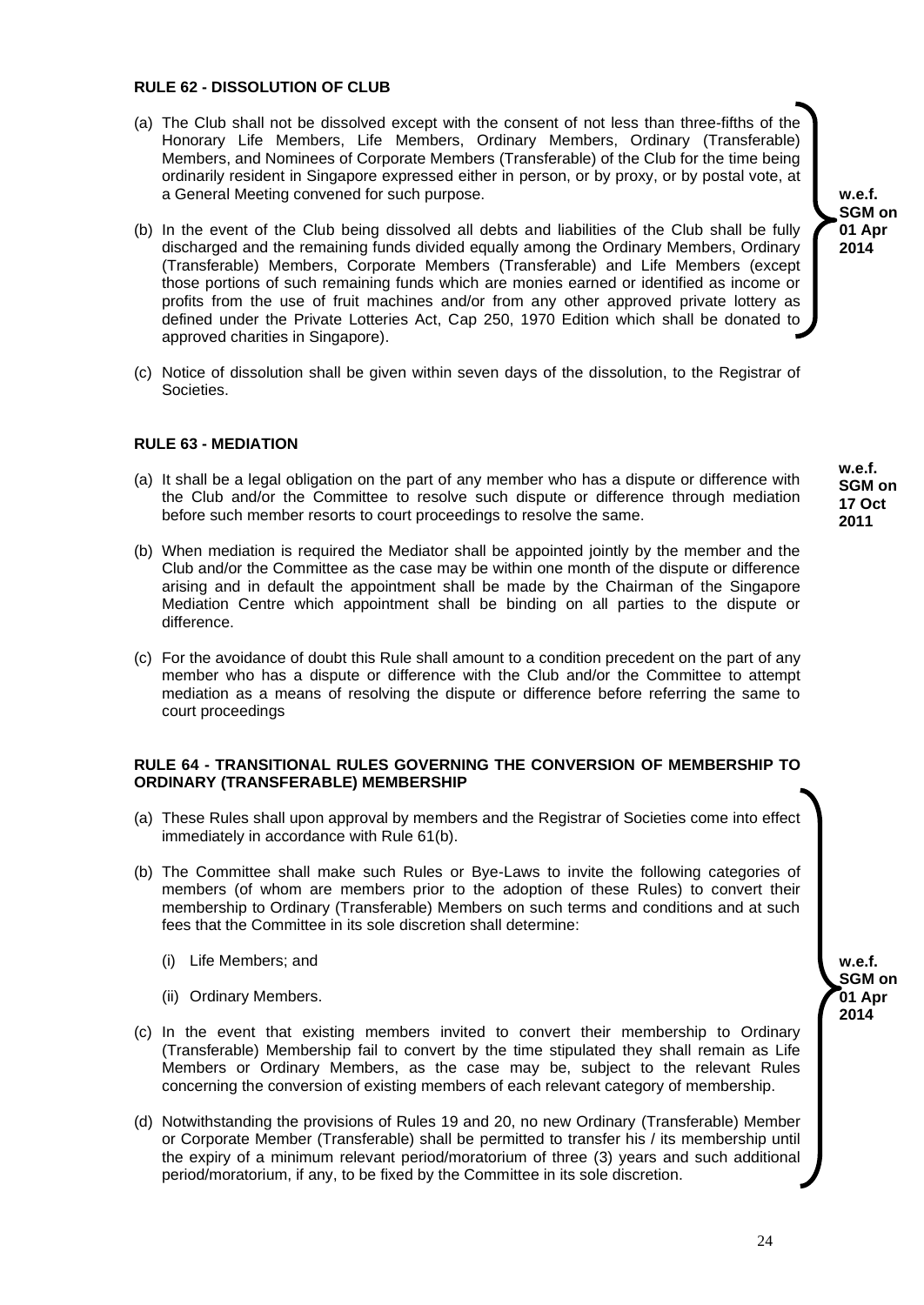(e) For the avoidance of doubt, Rule 23 in respect of provisional membership shall not apply to Life Members, Ordinary Members, Term Members, Sports Members or Junior Sports Members who have elected to convert their membership pursuant to these Rules herein.

# **RULE 65 - CONVERSION TO ORDINARY (TRANSFERABLE) MEMBERS BY LIFE MEMBERS**

- (a) Pursuant to Rule 10(a), and subject to Rule 64, all Life Members registered or appearing in the Register of the Club as at the time when these Rules come into effect in accordance with Rule 61(b) shall be permitted to convert their membership to that of Ordinary (Transferable) Members on such terms and conditions and at such fees as the Committee in its sole discretion shall impose.
- (b) Life Members who do not convert their membership to that of Ordinary (Transferable) Members shall continue to enjoy all existing rights and privileges accorded to them save for transferability.

#### **RULE 66 - CONVERSION TO ORDINARY (TRANSFERABLE) MEMBERS BY ORDINARY MEMBERS**

- (a) Pursuant to Rule 11(c), and subject to Rule 64, all Ordinary Members registered or appearing in the Register of the Club as at the time when these Rules come into effect in accordance with Rule 61(b) shall be permitted to convert their membership to that of Ordinary (Transferable) Members on such terms and conditions and at such fees as the Committee in its sole discretion shall impose.
- (b) Ordinary Members who do not convert their membership to that of Ordinary (Transferable) Members shall continue to enjoy all existing rights and privileges accorded to them save for transferability.
- (c) For the avoidance of doubt, all Absent Members registered or appearing in the Register of the Club as at the time when these Rules come into effect in accordance with Rule 61(b), and any member who becomes an Absent Member with the Club after the time when these Rules come into effect in accordance with Rule 61(b), shall not be entitled to convert his membership to that of an Ordinary (Transferable) Membership.

#### **RULE 67 - CONVERSION TO ORDINARY (TRANSFERABLE) MEMBERS BY TERM MEMBERS**

- (a) Pursuant to Rule 12(e), and subject to Rule 64, all Term Members who have been a member of the Club for at least an aggregate period of five (5) years as at the time when these Rules come into effect in accordance with Rule 61(b) shall be permitted to convert their membership to that of Ordinary (Transferable) Members on such terms and conditions and at such fees as the Committee in its sole discretion shall impose, save that all existing Term Members shall only be permitted to apply for further extension as a Term Member up to a maximum of another five (5) years.
- (b) Term Members who do not convert their membership to that of Ordinary (Transferable) Members shall continue to enjoy all existing rights and privileges accorded to them save for transferability.

#### **RULE 68 - CONVERSION TO ORDINARY (TRANSFERABLE) MEMBERS BY SPORTS MEMBERS**

(a) Pursuant to Rule 14(h), and subject to Rule 64, all Sports Members who have been a member of the Club for at least an aggregate period of five (5) years as at the time when these Rules come into effect in accordance with Rule 61(b) shall be permitted to convert their membership to that of Ordinary (Transferable) Members on such terms and conditions and at such fees as the Committee in its sole discretion shall impose, save that all existing